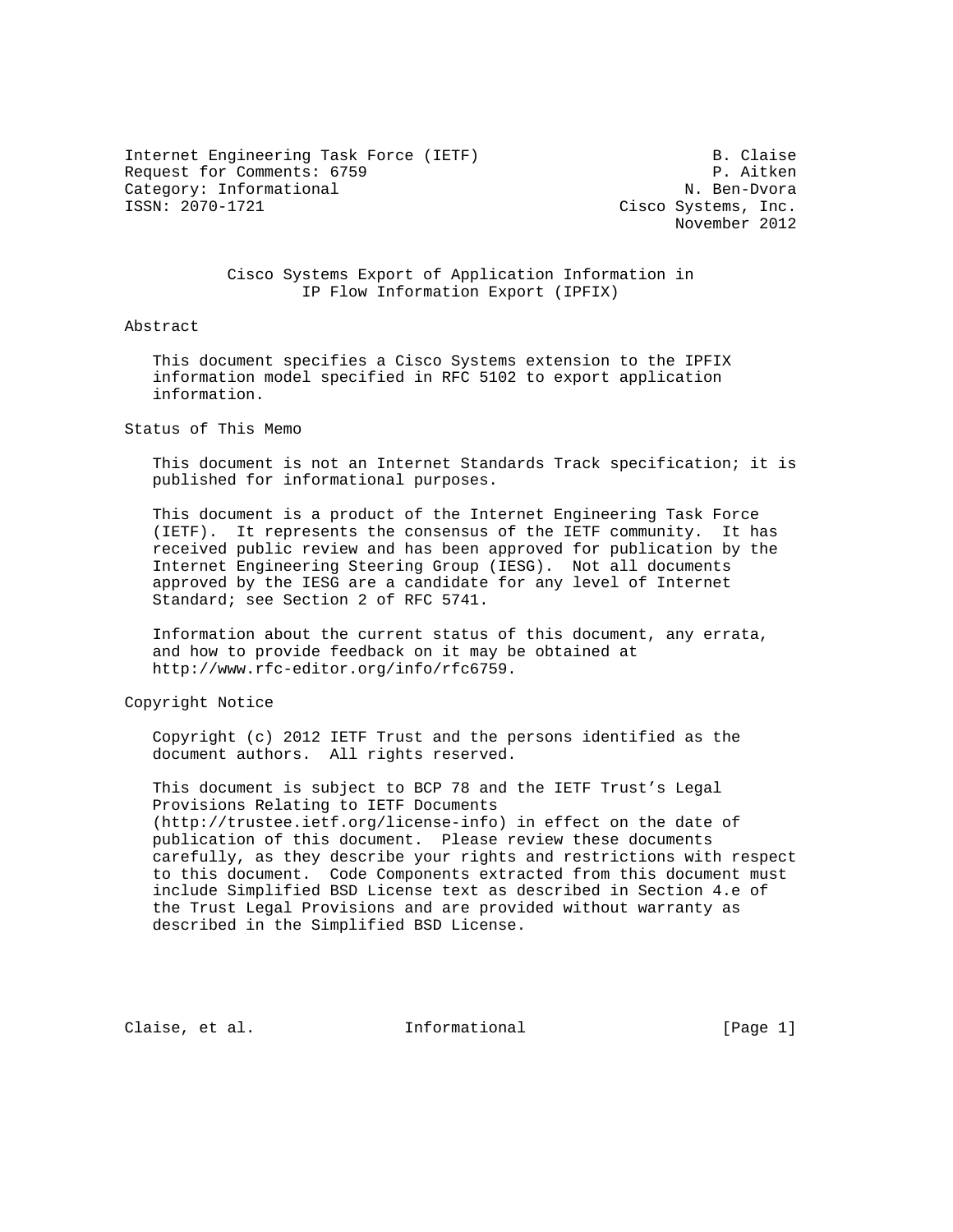| RFC | 6759 |
|-----|------|
|     |      |

# Table of Contents

|    | 1.1. Application Information Use Cases 5                        |
|----|-----------------------------------------------------------------|
|    | 1.2. Conventions Used in This Document 5                        |
| 2. |                                                                 |
|    |                                                                 |
|    |                                                                 |
|    | 4. applicationId Information Element Specification              |
|    |                                                                 |
|    |                                                                 |
|    | 4.2. Selector ID Length per Classification ID 11                |
|    | 4.3. Application Name Options Template Record 12                |
|    | 4.4. Resolving IANA L4 Port Discrepancies 13                    |
|    | 5. Grouping Applications with Attributes 13                     |
|    | 5.1. Options Template Record for Attribute Values 15            |
|    |                                                                 |
|    | 6.1. Example 1: Layer 2 Protocol 15                             |
|    | 6.2. Example 2: Standardized IANA Layer 3 Protocol 16           |
|    | 6.3. Example 3: Proprietary Layer 3 Protocol 17                 |
|    |                                                                 |
|    | 6.4. Example 4: Standardized IANA Layer 4 Port 18               |
|    | 6.5. Example 5: Layer 7 Application 19                          |
|    | 6.6. Example 6: Layer 7 Application with Private                |
|    |                                                                 |
|    |                                                                 |
|    | 6.8. Example: Application Name Mapping Options Template 23      |
|    | 6.9. Example: Attributes Values Options Template Record 24      |
|    |                                                                 |
|    |                                                                 |
|    | 7.1.1. application Description 25                               |
|    |                                                                 |
|    |                                                                 |
|    |                                                                 |
|    | 7.1.4. classificationEngineId 26                                |
|    | 7.1.5. applicationCategoryName 29                               |
|    | 7.1.6. applicationSubCategoryName 29                            |
|    |                                                                 |
|    |                                                                 |
|    |                                                                 |
|    | 7.1.10. encryptedTechnology 30                                  |
|    | 7.2. Classification Engine ID Registry 30                       |
|    |                                                                 |
|    |                                                                 |
|    |                                                                 |
|    |                                                                 |
|    |                                                                 |
|    |                                                                 |
|    | Appendix A. Additions to XML Specification of IPFIX Information |
|    |                                                                 |
|    | Appendix B. Port Collisions Tables (Non-normative) 39           |
|    | Appendix C. Application Registry Example (Non-normative) 43     |
|    |                                                                 |

Claise, et al. 1nformational [Page 2]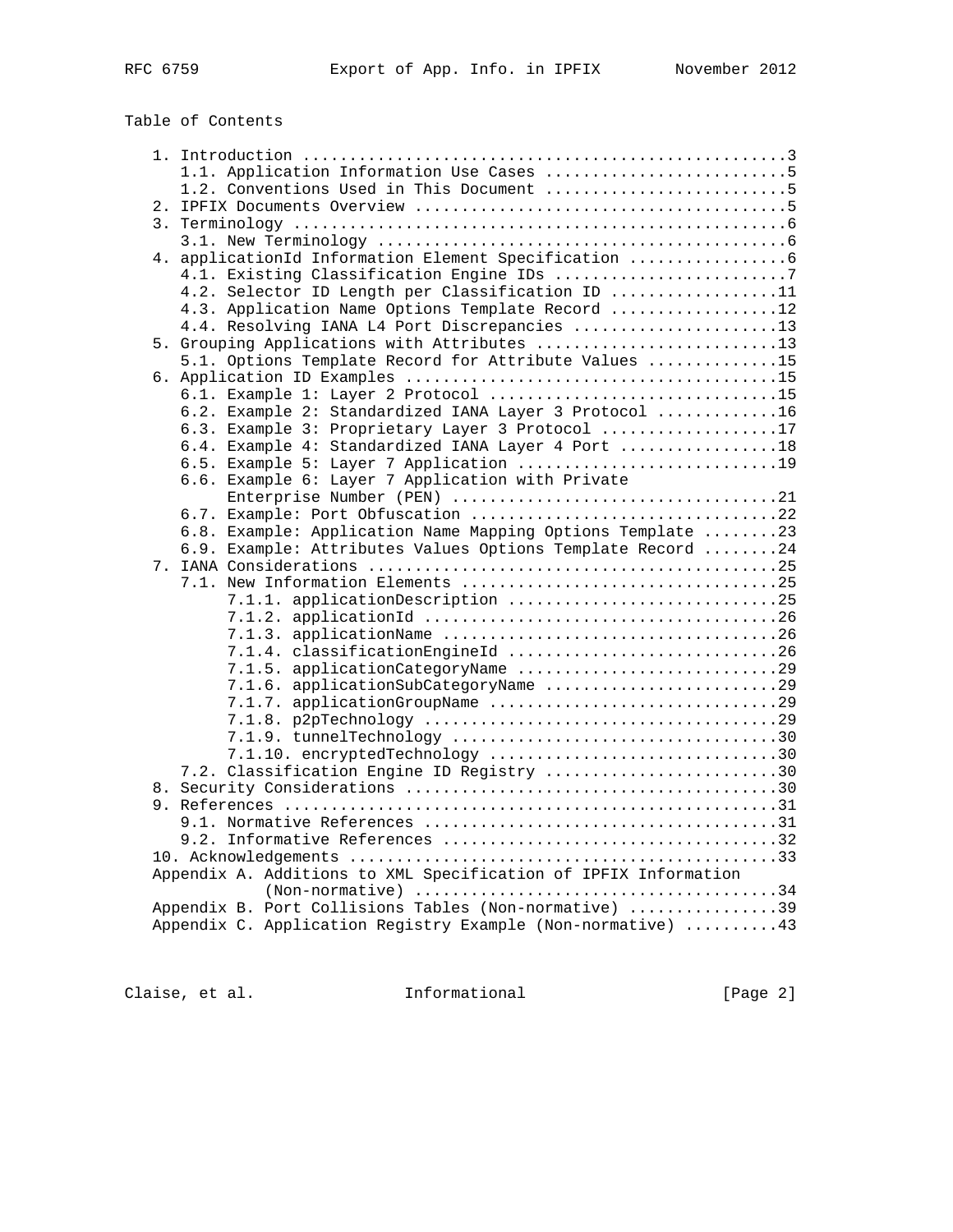List of Figures

List of Tables

|  | Table 2: Selector ID Default Length per Classification |
|--|--------------------------------------------------------|
|  |                                                        |
|  | Table 3: Application ID Static Attributes 13           |
|  | Table 4: Different Protocols on UDP and TCP 39         |
|  | Table 5: Different Protocols on SCTP and TCP 40        |

#### 1. Introduction

 Today, service providers and network administrators are looking for visibility into the packet content rather than just the packet header. Some network devices' Metering Processes inspect the packet content and identify the applications that are utilizing the network traffic. Applications in this context are defined as networking protocols used by networking processes that exchange packets between them (such as web applications, peer-to-peer applications, file transfer, e-mail applications, etc.). Applications can be further characterized by other criteria, some of which are application specific. Examples include: web application to a specific domain, per-user specific traffic, a video application with a specific codec, etc.

 The application identification is based on several different methods or even a combination of methods:

- 1. L2 (Layer 2) protocols (such as ARP (Address Resolution Protocol), PPP (Point-to-Point Protocol), LLDP (Link Layer Discovery Protocol))
- 2. IP protocols (such as ICMP (Internet Control Message Protocol), IGMP (Internet Group Management Protocol), GRE (Generic Routing Encapsulation)
- 3. TCP or UDP ports (such as HTTP, Telnet, FTP)
- 4. Application layer header (of the application to be identified)
- 5. Packet data content
- 6. Packets and traffic behavior

Claise, et al. 1nformational [Page 3]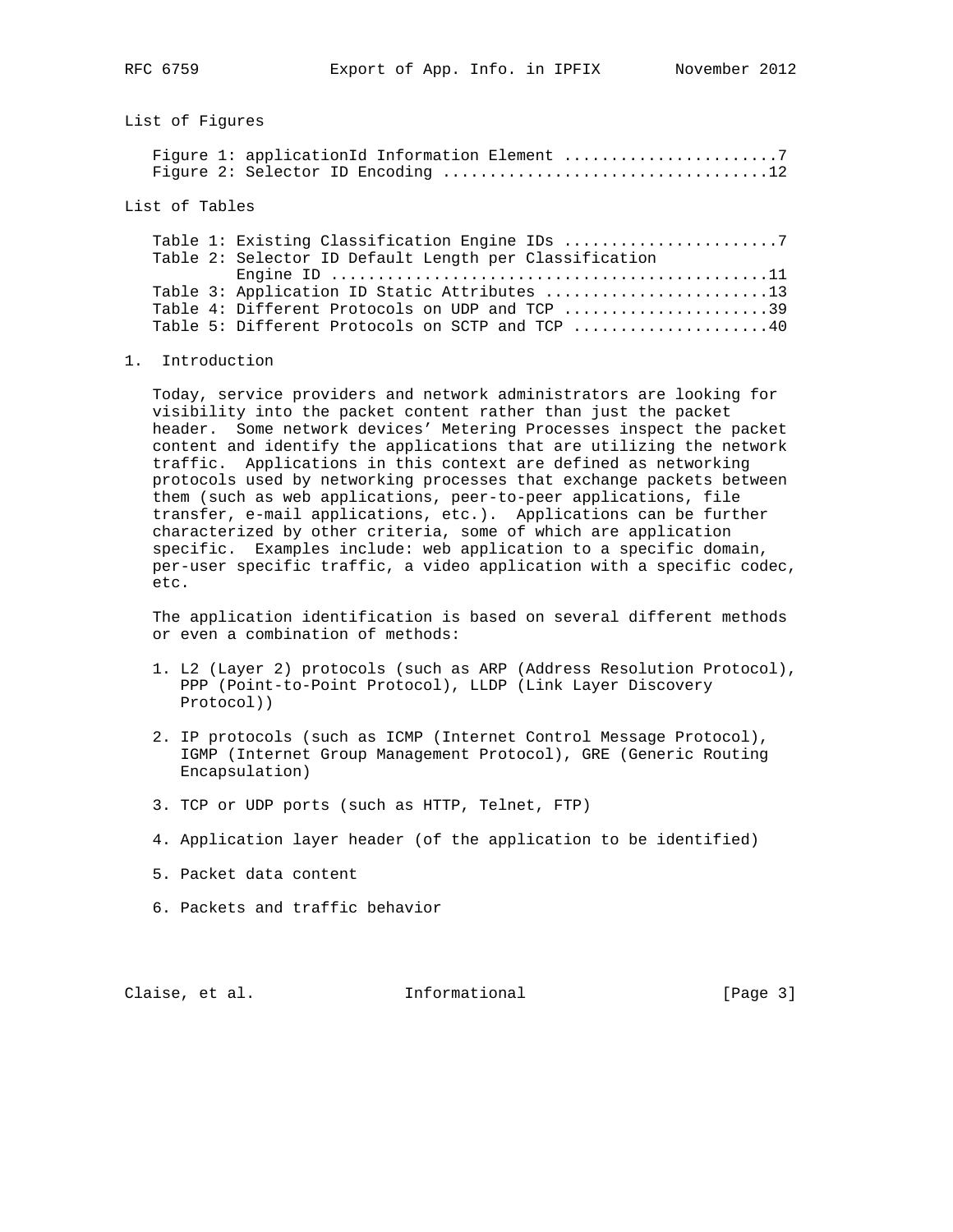The exact application identification methods are part of the Metering Process internals that aim to provide an accurate identification and minimize false identification. This task requires a sophisticated Metering Process since the protocols do not behave in a standard manner.

- 1. Applications use port obfuscation where the application runs on a different port than the IANA assigned one. For example, an HTTP server might run on TCP port 23 (assigned to telnet in [IANA-PORTS]).
- 2. IANA port registries do not accurately reflect how certain ports are "commonly" used today. Some ports are reserved, but the application either never became prevalent or is not in use today.
- 3. The application behavior and identification logic become more and more complex.

 For that reason, such Metering Processes usually detect applications based on multiple mechanisms in parallel. Detection based only on port matching might wrongly identify the application. If the Metering Process is capable of detecting applications more accurately, it is considered to be stronger and more accurate.

 Similarly, a reporting mechanism that uses L4 port based applications only, such as L4:<known port>, would have similar issues. The reporting system should be capable of reporting the applications classified using all types of mechanisms. In particular, applications that do not have any IANA port definition. While a mechanism to export application information should be defined, the L4 port being used must be exported using the destination port (destinationTransportPort at [IANA-IPFIX]) in the corresponding IPFIX record.

 Applications could be identified at different OSI layers, from layer 2 to layer 7. For example, the Link Layer Distribution Protocol (LLDP) [LLDP] can be identified in layer 2, ICMP can be identified in layer 3 [IANA-PROTO], HTTP can be identified in layer 4 [IANA-PORTS], and Webex can be identified in layer 7.

 While an ideal solution would be an IANA registry for applications above (or inside the payload of) the well-known ports [IANA-PORTS], this solution is not always possible. Indeed, the specifications for some applications embedded in the payload are not available. Some reverse engineering as well as a ubiquitous language for application identification would be required conditions to be able to manage an IANA registry for these types of applications. Clearly, these are blocking factors.

Claise, et al. 1nformational [Page 4]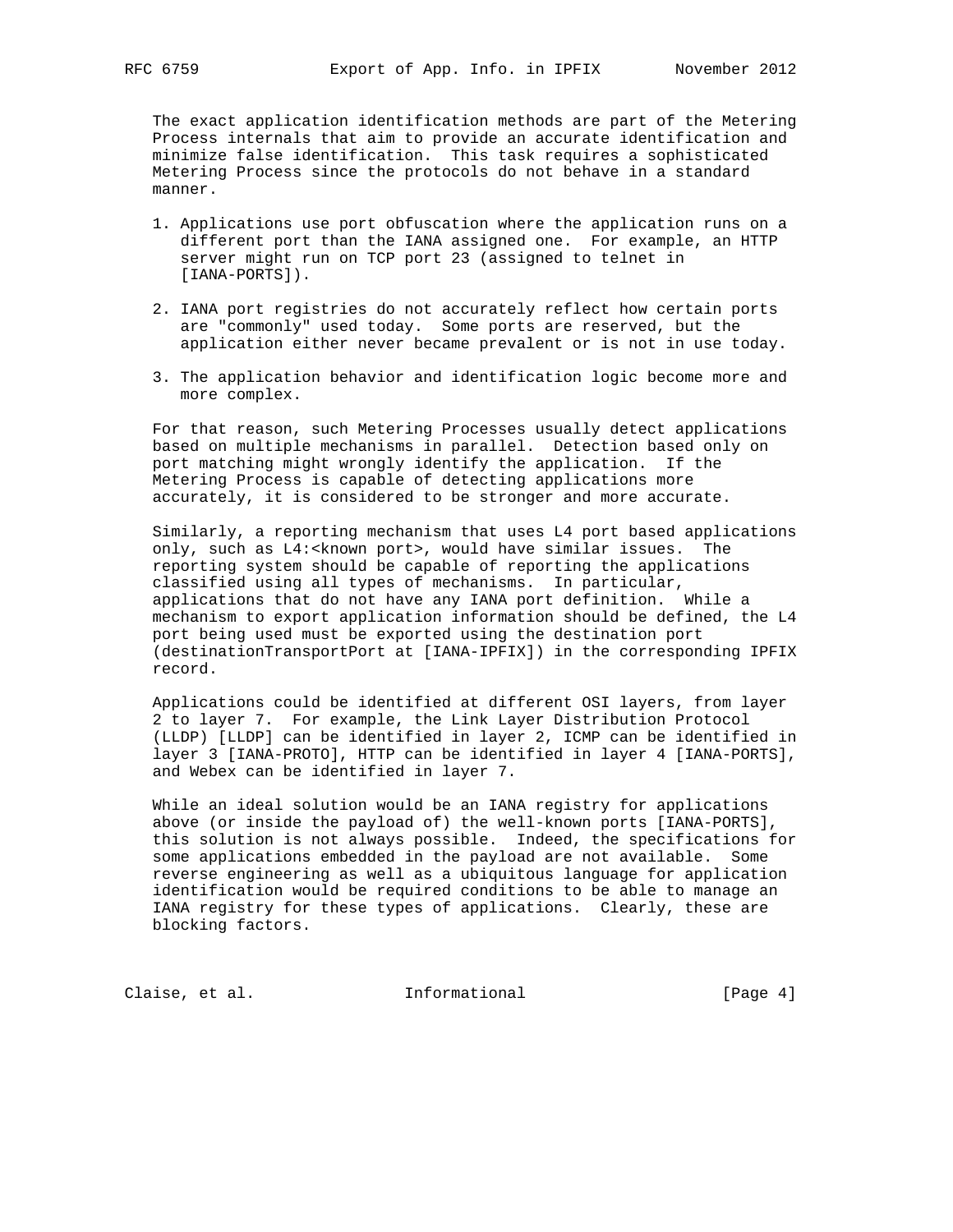This document specifies the Cisco Systems application information encoding (as described in Section 4) to export the application information with the IPFIX protocol [RFC5101]. However, the layer 7 application registry values are out of scope of this document.

#### 1.1. Application Information Use Cases

There are several use cases for application information:

1. Application Visibility

 This is one of the main cases for using application information. Network administrators are using application visibility to understand the main network consumers, network trends, and user behavior.

2. Security Functions

 Application knowledge is sometimes used in security functions in order to provide comprehensive functions such as Application-based firewall, URL filtering, parental control, intrusion detection, etc.

 All of the above use cases require exporting application information to provide the network function itself or to log the network function operation.

1.2. Conventions Used in This Document

 The key words "MUST", "MUST NOT", "REQUIRED", "SHALL", "SHALL NOT", "SHOULD", "SHOULD NOT", "RECOMMENDED", "MAY", and "OPTIONAL" in this document are to be interpreted as described in RFC 2119 [RFC2119].

2. IPFIX Documents Overview

 The IPFIX protocol [RFC5101] provides network administrators with access to IP Flow information.

 The architecture for the export of measured IP Flow information out of an IPFIX Exporting Process to a Collecting Process is defined in the IPFIX Architecture [RFC5470], per the requirements defined in RFC 3917 [RFC3917].

 The IPFIX Architecture [RFC5470] specifies how IPFIX Data Records and Templates are carried via a congestion-aware transport protocol from IPFIX Exporting Processes to IPFIX Collecting Processes.

Claise, et al. 1nformational [Page 5]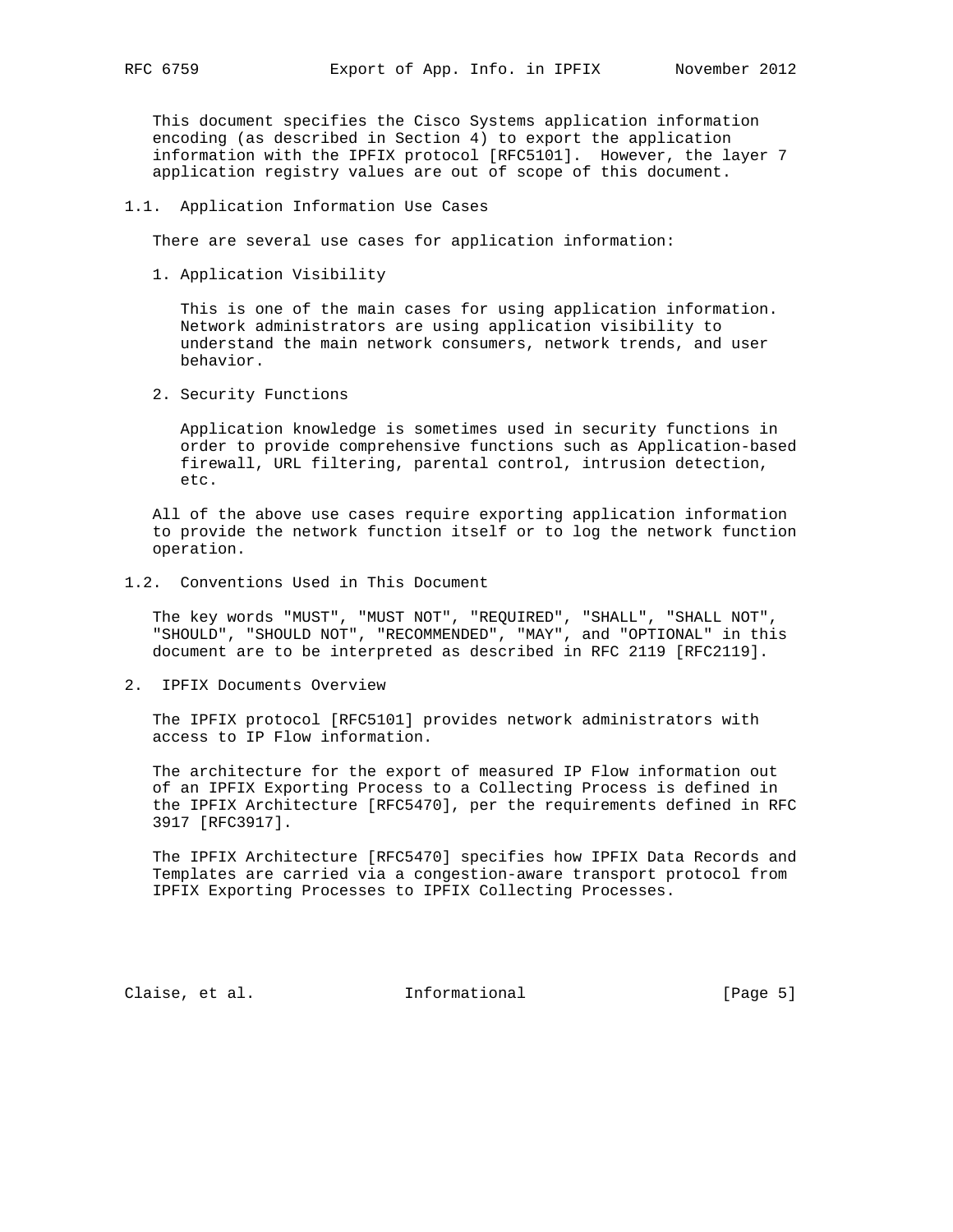IPFIX has a formal description of IPFIX Information Elements, their names, types, and additional semantic information, as specified in the IPFIX information model [RFC5102].

 In order to gain a level of confidence in the IPFIX implementation, probe the conformity and robustness, and allow interoperability, the Guidelines for IPFIX Testing [RFC5471] presents a list of tests for implementers of compliant Exporting Processes and Collecting Processes.

 The Bidirectional Flow Export [RFC5103] specifies a method for exporting bidirectional flow (biflow) information using the IPFIX protocol, representing each biflow using a single Flow Record.

 "Reducing Redundancy in IP Flow Information Export (IPFIX) and Packet Sampling (PSAMP) Reports" [RFC5473] specifies a bandwidth-saving method for exporting Flow or packet information, by separating information common to several Flow Records from information specific to an individual Flow Record: common Flow information is exported only once.

3. Terminology

 IPFIX-specific terminology used in this document is defined in Section 2 of the IPFIX protocol specification [RFC5101]. As in [RFC5101], these IPFIX-specific terms have the first letter of a word capitalized when used in this document.

3.1. New Terminology

Application ID

A unique identifier for an application.

 When an application is detected, the most granular application is encoded in the Application ID.

4. applicationId Information Element Specification

 This document specifies the applicationId Information Element, which is a single field composed of two parts:

- 1. 8 bits of Classification Engine ID. The Classification Engine can be considered as a specific registry for application assignments.
- 2. n bits of Selector ID. The Selector ID length varies depending on the Classification Engine ID.

Claise, et al. 1nformational [Page 6]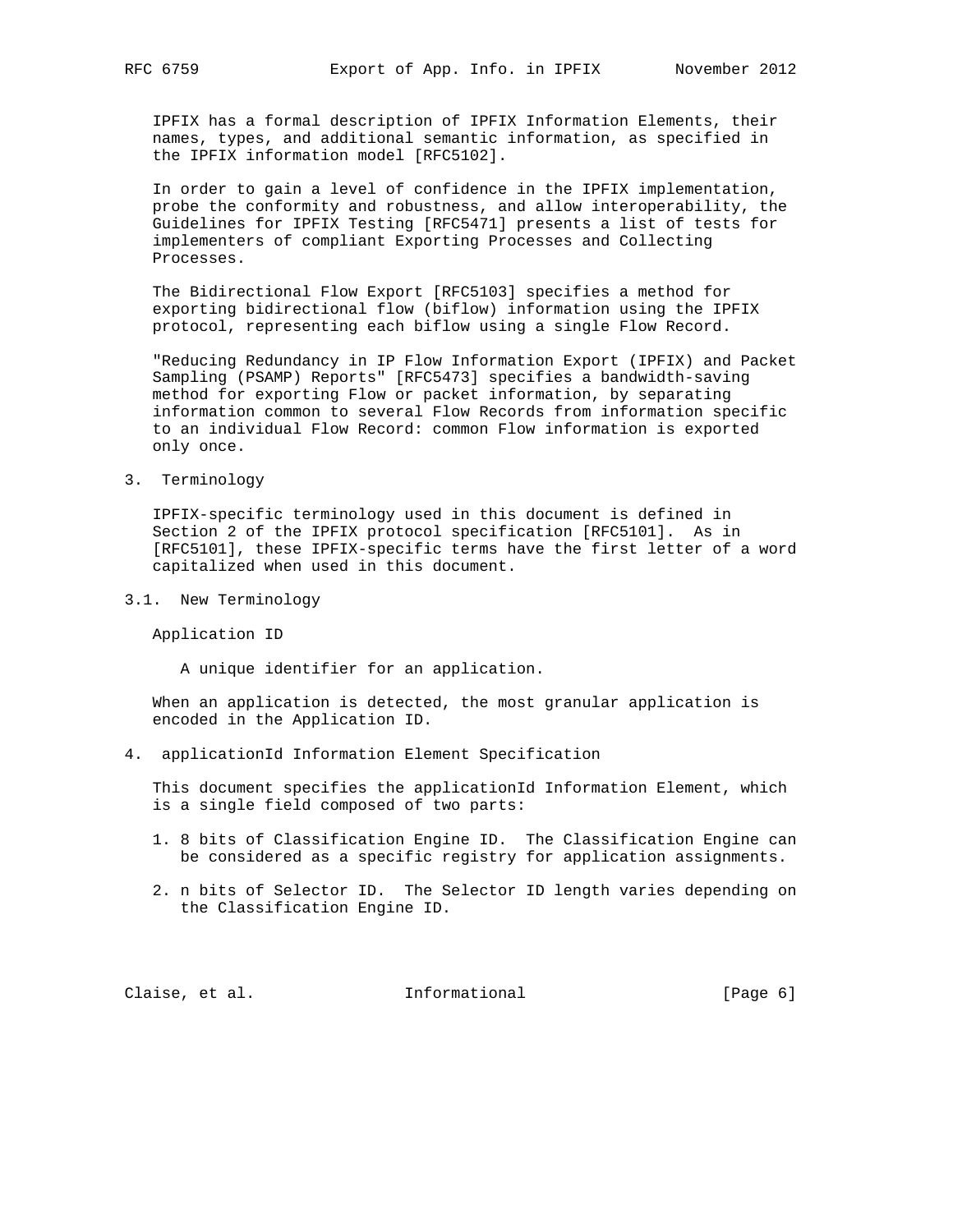0  $1$  2 3 0 1 2 3 4 5 6 7 8 9 0 1 2 3 4 5 6 7 8 9 0 1 2 3 4 5 6 7 8 9 0 1 +-+-+-+-+-+-+-+-+-+-+-+-+-+-+-+-+-+-+-+-+-+-+-+-+-+-+-+-+-+-+-+-+ | Class. Eng. ID| Selector ID ... +-+-+-+-+-+-+-+-+-+-+-+-+-+-+-+-+-+-+-+-+-+-+-+-+-+-+-+-+-+-+-+-+ | ... | ... | ... | ... | ... | ... | ... | ... | ... | ... | ... | ... | ... | ... | ... | ... | ... | ... | . +-+-+-+-+-+-+-+-+-+-+-+-+-+-+-+-+-+-+-+-+-+-+-+-+-+-+-+-+-+-+-+-+

Figure 1: applicationId Information Element

Classification Engine ID

 A unique identifier for the engine that determined the Selector ID. Thus, the Classification Engine ID defines the context for the Selector ID.

Selector ID

 A unique identifier of the application for a specific Classification Engine ID. Note that the Selector ID length varies depending on the Classification Engine ID.

 The Selector ID term is a similar concept to the selectorId Information Element, specified in the PSAMP Protocol [RFC5476][RFC5477].

4.1. Existing Classification Engine IDs

The following Classification Engine IDs have been allocated:

- Name Value Description
	- 0 Invalid.
- IANA-L3 1 The Assigned Internet Protocol Number (layer 3 (L3)) is exported in the Selector ID. See [IANA-PROTO].
- PANA-L3 2 Proprietary layer 3 definition. An enterprise can export its own layer 3 protocol numbers. The Selector ID has a global significance for all devices from the same enterprise.

| Claise, et al. | Informational | [Page 7] |  |
|----------------|---------------|----------|--|
|                |               |          |  |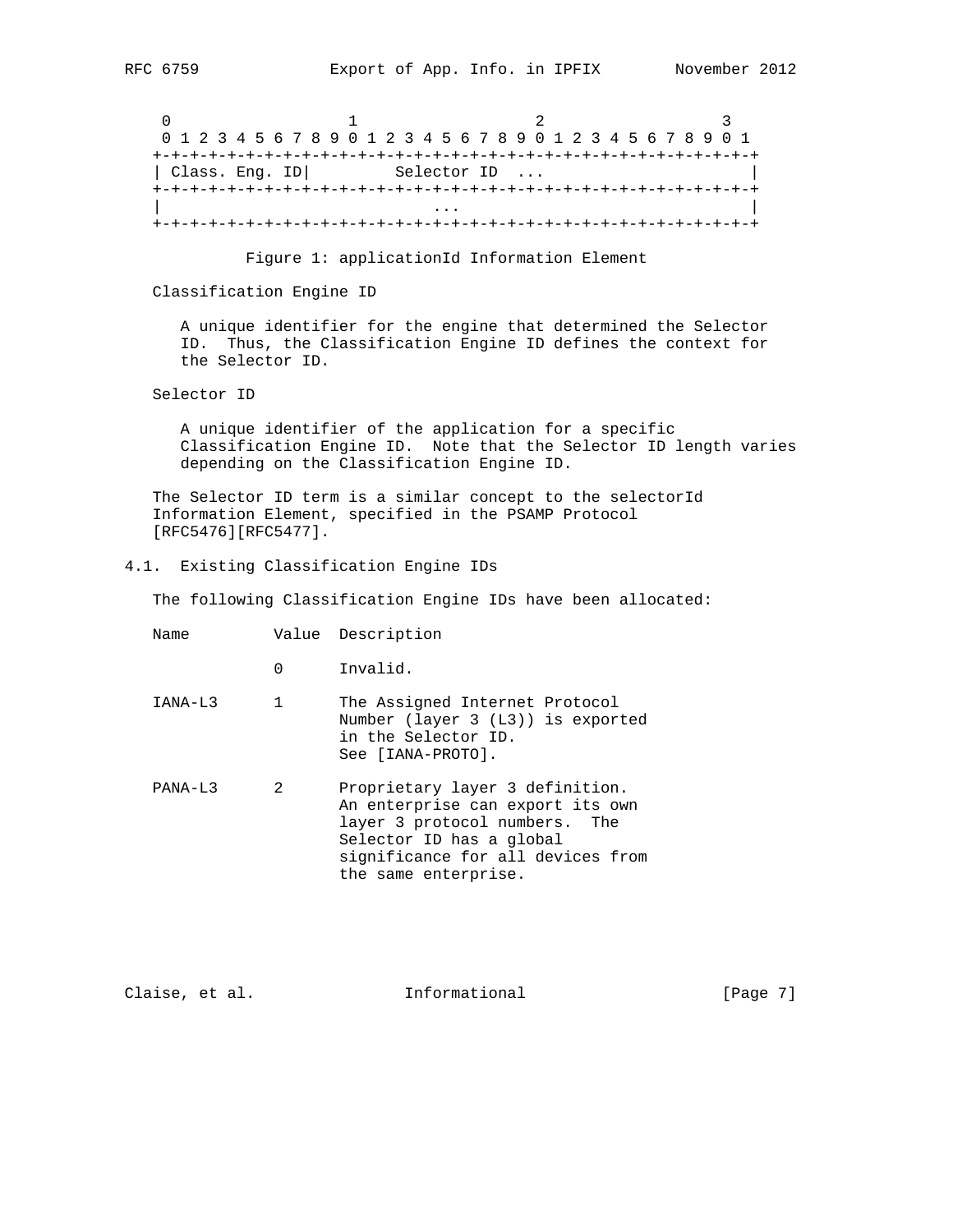| RFC 6759         |    | Export of App. Info. in IPFIX                                                                                                                                                                                                                                                                                                                                                                                                                                            | November 2012 |  |
|------------------|----|--------------------------------------------------------------------------------------------------------------------------------------------------------------------------------------------------------------------------------------------------------------------------------------------------------------------------------------------------------------------------------------------------------------------------------------------------------------------------|---------------|--|
| IANA-L4          | 3  | The IANA layer 4 (L4) well-known<br>port number is exported in the<br>Selector ID. See [IANA-PORTS].<br>Note: as an IPFIX flow is<br>unidirectional, it contains the<br>destination port.                                                                                                                                                                                                                                                                                |               |  |
| PANA-L4          | 4  | Proprietary layer 4 definition.<br>An enterprise can export its own<br>layer 4 port numbers.<br>The<br>Selector ID has global<br>significance for devices from the<br>same enterprise. Example: IPFIX was<br>pre-assigned the port 4739 using the IANA<br>early allocation process [RFC4020] years<br>before the document was published as an RFC.<br>While waiting for the RFC and its associated<br>IANA registration, Selector ID 4739<br>was used with this PANA-L4. |               |  |
|                  | 5  | Reserved.                                                                                                                                                                                                                                                                                                                                                                                                                                                                |               |  |
| USER-<br>Defined | 6  | The Selector ID represents<br>applications defined by the user<br>(using CLI, GUI, etc.) based on<br>the methods described in Section<br>The Selector ID has a local<br>1 <sup>1</sup><br>significance per device.                                                                                                                                                                                                                                                       |               |  |
|                  | 7  | Reserved.                                                                                                                                                                                                                                                                                                                                                                                                                                                                |               |  |
|                  | 8  | Reserved.                                                                                                                                                                                                                                                                                                                                                                                                                                                                |               |  |
|                  | 9  | Reserved.                                                                                                                                                                                                                                                                                                                                                                                                                                                                |               |  |
|                  | 10 | Reserved.                                                                                                                                                                                                                                                                                                                                                                                                                                                                |               |  |
|                  | 11 | Reserved.                                                                                                                                                                                                                                                                                                                                                                                                                                                                |               |  |
| $PANA-L2$        | 12 | Proprietary layer 2 (L2)<br>definition. An enterprise can<br>export its own layer 2<br>identifiers. The Selector ID<br>represents the enterprise's<br>unique global layer 2<br>applications.<br>The Selector ID has<br>a global significance for all                                                                                                                                                                                                                     |               |  |
|                  |    |                                                                                                                                                                                                                                                                                                                                                                                                                                                                          |               |  |

Claise, et al. 1nformational [Page 8]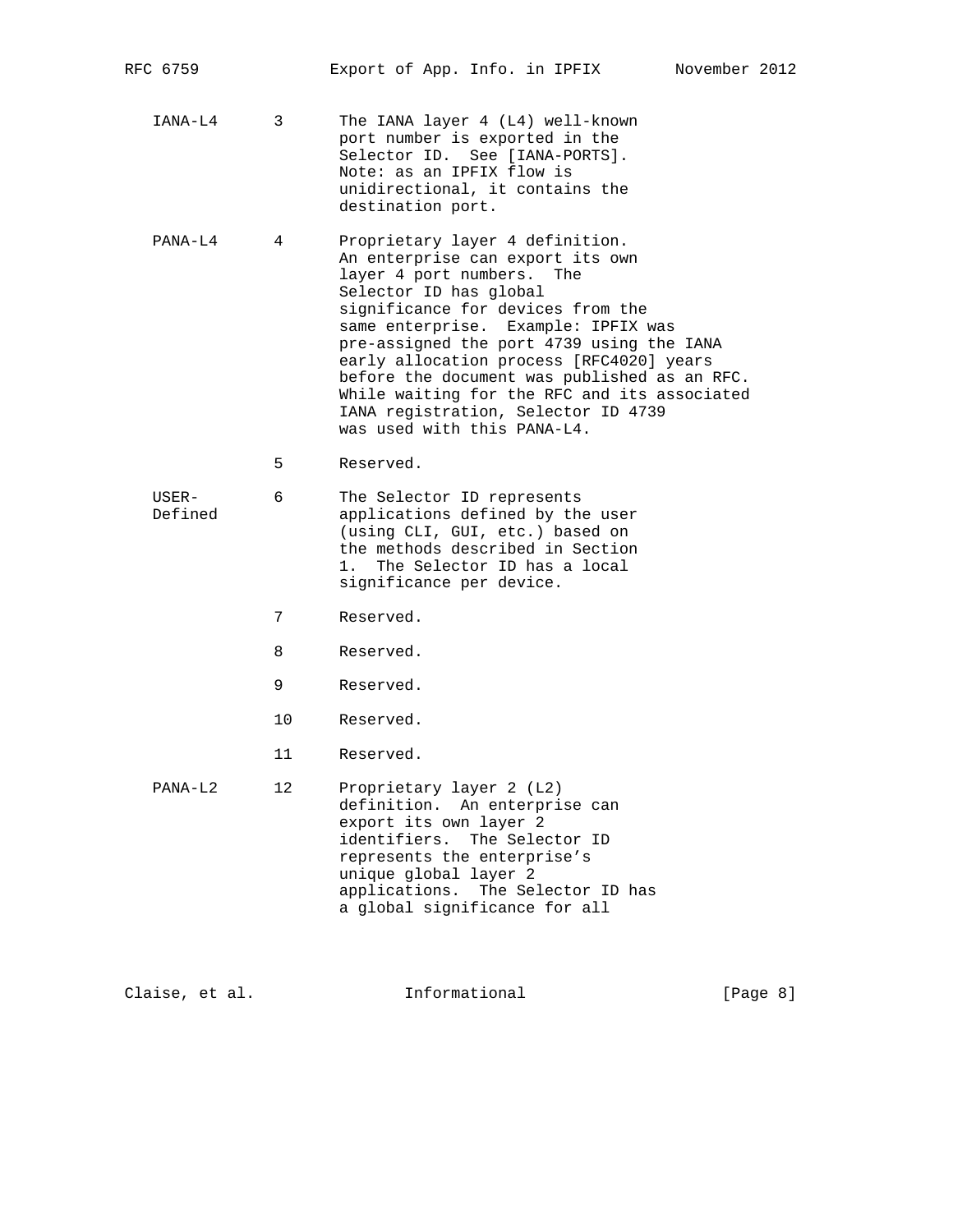|                   |    | devices from the same enterprise.<br>Examples include Cisco Subnetwork<br>Access Protocol (SNAP).                                                                                                                                                                                                                                                                                                               |
|-------------------|----|-----------------------------------------------------------------------------------------------------------------------------------------------------------------------------------------------------------------------------------------------------------------------------------------------------------------------------------------------------------------------------------------------------------------|
| PANA-L7           | 13 | Proprietary layer 7 definition.<br>The Selector ID represents the<br>enterprise's unique global ID for<br>layer 7 applications. The<br>Selector ID has a global<br>significance for all devices from<br>the same enterprise. This<br>Classification Engine ID is used<br>when the application registry is<br>owned by the Exporter<br>manufacturer (referred to as the<br>"enterprise" in this document).       |
|                   | 14 | Reserved.                                                                                                                                                                                                                                                                                                                                                                                                       |
|                   | 15 | Reserved.                                                                                                                                                                                                                                                                                                                                                                                                       |
|                   | 16 | Reserved.                                                                                                                                                                                                                                                                                                                                                                                                       |
|                   | 17 | Reserved.                                                                                                                                                                                                                                                                                                                                                                                                       |
| ETHERTYPE         | 18 | The Selector ID represents the<br>well-known Ethertype.<br>See<br>$[ETHERTYPE]$ .                                                                                                                                                                                                                                                                                                                               |
| LLC.              | 19 | The Selector ID represents the<br>well-known IEEE 802.2 Link Layer<br>Control (LLC) Destination Service<br>Access Point (DSAP). See [LLC].                                                                                                                                                                                                                                                                      |
| $PANA-L7-$<br>PEN | 20 | Proprietary layer 7 definition,<br>including a Private Enterprise<br>Number (PEN) [IANA-PEN] to identify<br>that the application registry<br>being used is not owned by the<br>Exporter manufacturer or to<br>identify the original<br>enterprise in the case of a<br>mediator or 3rd party device.<br>The<br>Selector ID represents the<br>enterprise unique global ID for<br>the layer 7 applications.<br>The |

| Claise, et al. | Informational | [Page 9] |
|----------------|---------------|----------|
|                |               |          |

RFC 6759 Export of App. Info. in IPFIX November 2012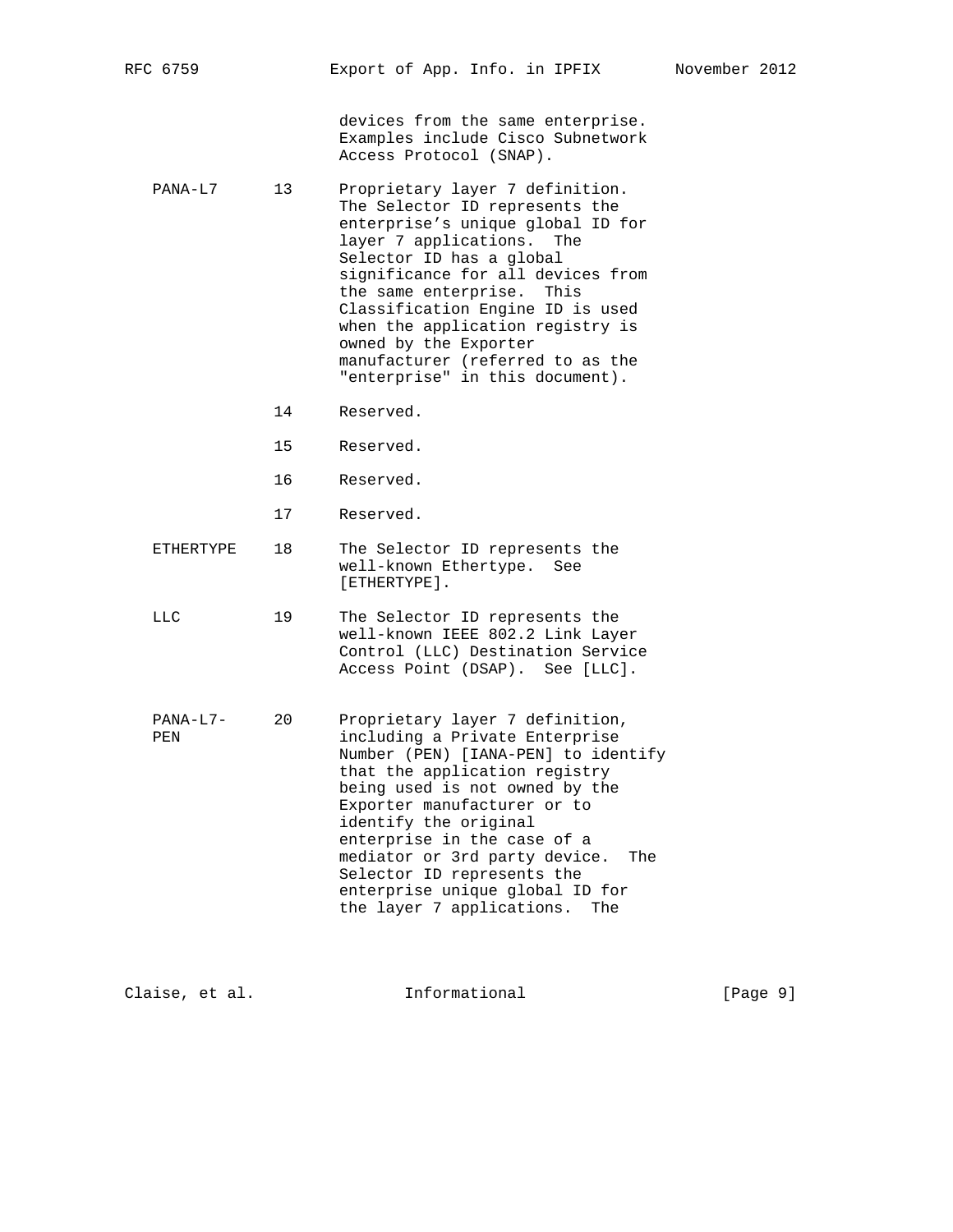Selector ID has a global significance for all devices from the same enterprise.

 21 to 255 Available (255 is the maximum Engine ID)

Table 1: Existing Classification Engine IDs

 "PANA = Proprietary Assigned Number Authority". In other words, an enterprise specific version of IANA for internal IDs.

 The PANA-L7 Classification Engine ID SHOULD be used when the application registry is owned by the Exporter manufacturer. Even if the application registry is owned by the Exporter manufacturer, the PANA-L7-PEN MAY be used, specifying the manufacturer.

 For example, if Exporter A (from enterprise-A) wants to export its enterprise-A L7 registry, then it uses the PANA-L7 Classification Engine ID. If Exporter B (from enterprise-B) wants to export its enterprise-B L7 registry, then it also uses the PANA-L7 Classification Engine ID.

 The mechanism for the Collector to know about the Exporter PEN is out of scope of this document. Possible tracks are SNMP polling, an Options Template exporting the privateEnterpriseNumber Information Element [IANA-IPFIX], hardcoded value, etc.

 An Exporter may classify the application according to another vendor's application registry. For example, an IPFIX Mediator [RFC6183] may need to re-export applications received from different Exporters using different PANA-L7 application registries. For example, if Exporter C (from enterprise-C) wants to reuse enterprise- D's application registry, then it uses PANA-L7-PEN with enterprise- D's PEN.

 When reporting application information from multiple Exporters from different enterprises (different PENs), the PANA-L7-PEN Classification Engine MUST be used in exported Flow Records, which allows the original enterprise ID to be reported. The ID of the enterprise that defined the Application ID is identified by the enterprise's PEN. For example, an IPFIX Mediator aggregates traffic from some Exporters which report enterprise-E applications and other Exporters that report enterprise-F applications.

An example is displayed in Section 6.6.

Claise, et al. 1nformational [Page 10]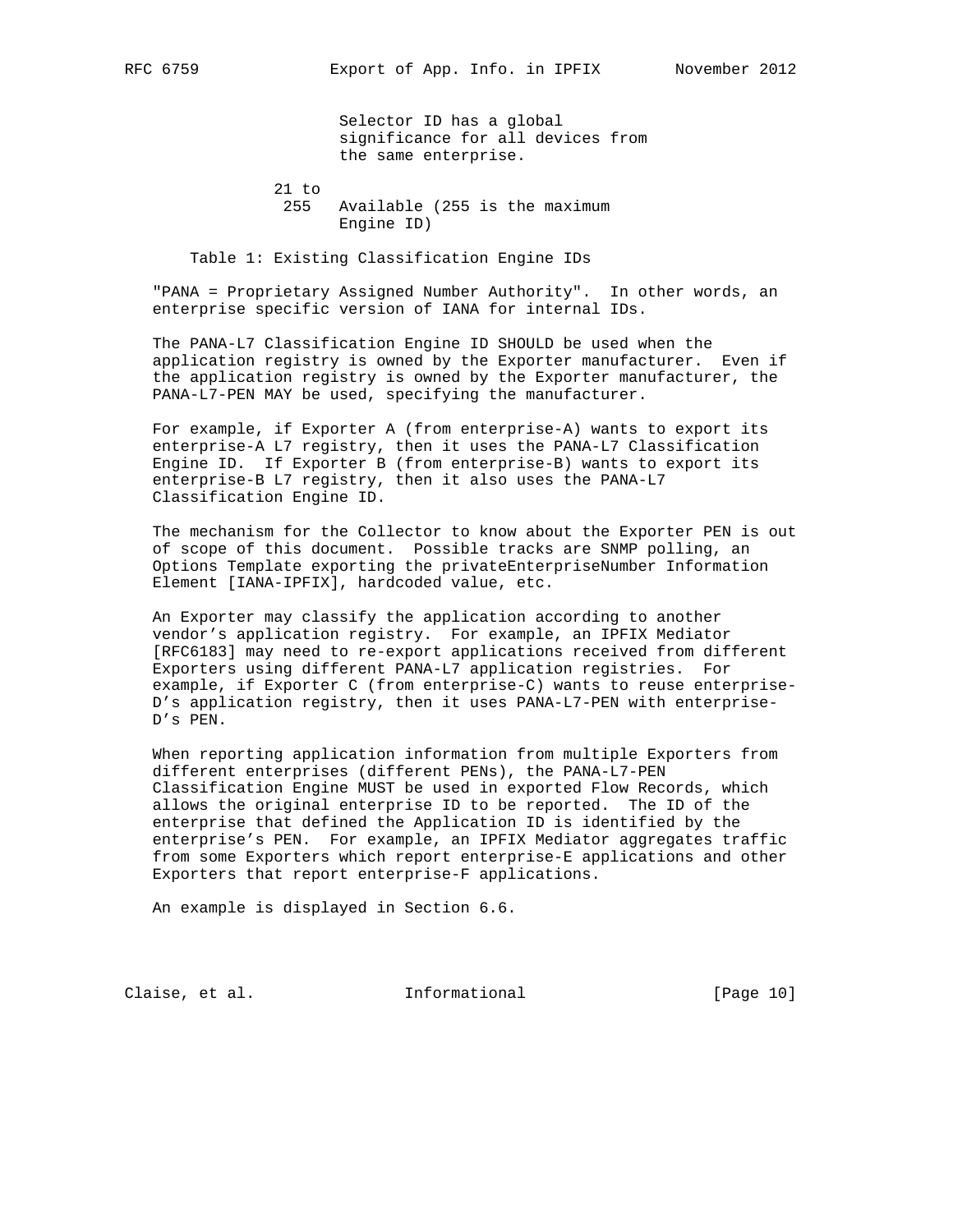Note that the PANA-L7 Classification Engine ID is also used for resolving IANA L4 port Discrepancies (see Section 4.4).

 The list in Table 1 is maintained by IANA thanks to the registry within the classificationEngineId Information Element. See the IANA Considerations section. The Classification Engine ID is part of the Application ID encoding, so the classificationEngineId Information Element is currently not required by the specifications in this document. However, this Information Element was created for completeness, as it was anticipated that this Information Element will be required in the future.

4.2. Selector ID Length per Classification ID

 As the Selector ID part of the Application ID is variable based on the Classification Engine ID value, the applicationId SHOULD be encoded in a variable-length Information Element [RFC5101] for IPFIX export.

 The following table displays the Selector ID default length for the different Classification Engine IDs.

| Classification<br>Engine ID Name | Selector ID default<br>length (in bytes) |
|----------------------------------|------------------------------------------|
| IANA-L3                          | $\mathbf{1}$                             |
| PANA-L3                          | $\mathbf{1}$                             |
| IANA-L4                          | 2                                        |
| PANA-L4                          | 2                                        |
| USER-Defined                     | 3                                        |
| PANA-L2                          | 5                                        |
| PANA-L7                          | 3                                        |
| ETHERTYPE                        | $\mathfrak{D}$                           |
| <b>LLC</b>                       | $\mathbf{1}$                             |
| PANA-L7-PEN                      | $3^{(*)}$                                |

 Table 2: Selector ID Default Length per Classification Engine ID

Claise, et al. 1nformational [Page 11]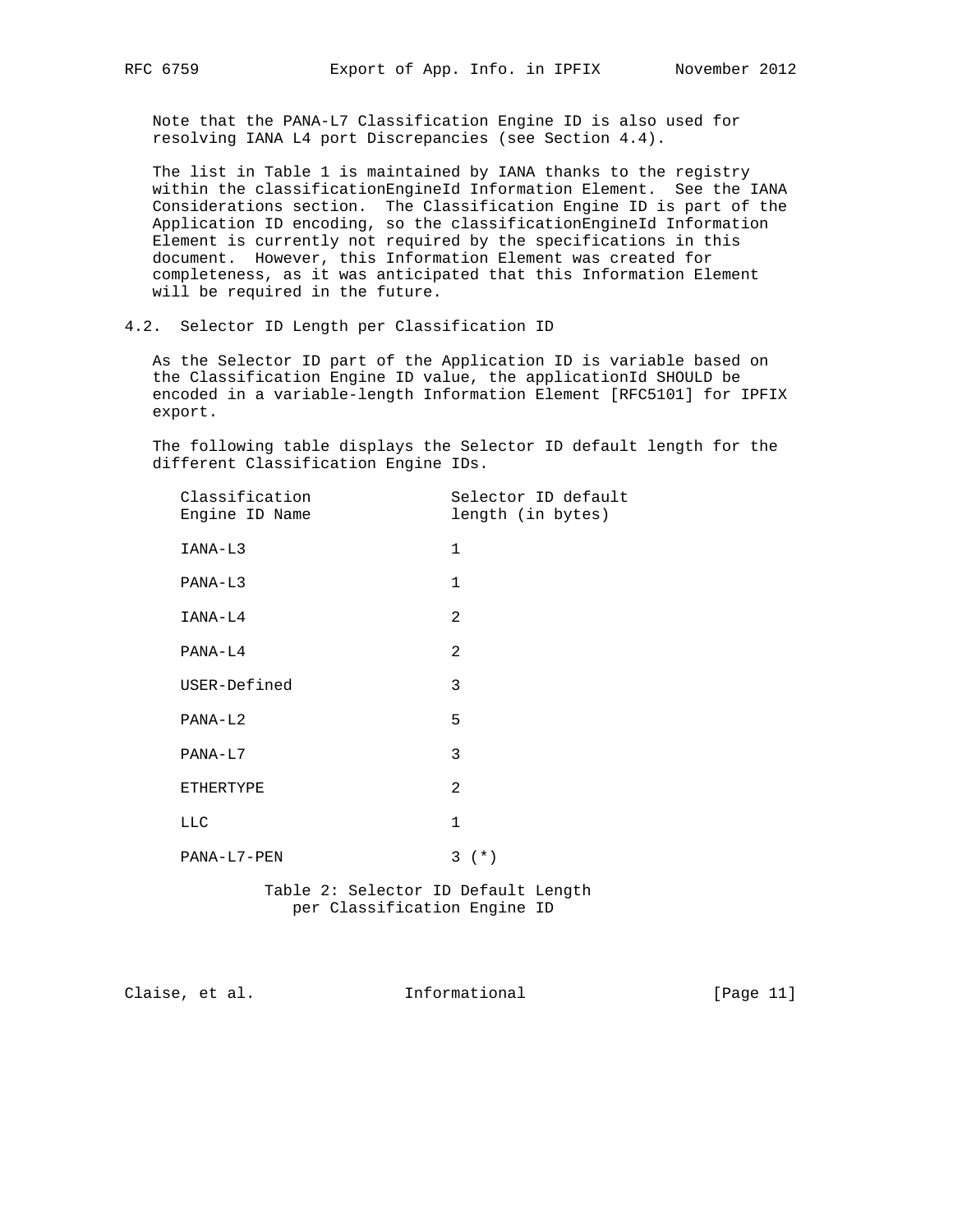(\*) There are an extra 4 bytes for the PEN. However, the PEN is not considered part of the Selector ID.

 If a legacy protocol such as NetFlow version 9 [RFC3954] is used, and this protocol doesn't support variable-length Information Elements, then either multiple Template Records (one per applicationId length), or a single Template Record corresponding to the maximum sized applicationId MUST be used.

 Application IDs MAY be encoded in a smaller number of bytes, following the same rules as for IPFIX Reduced Size Encoding [RFC5101].

 Application IDs MAY be encoded with a larger length. For example, a normal IANA L3 protocol encoding would take 2 bytes since the Selector ID represents the protocol field from the IP header encoded in one byte. However, an IANA L3 protocol encoding may be encoded with 3 bytes. In this case, the Selector ID value MUST always be encoded in the least significant bits as shown in Figure 2.

0  $1$  2 3 0 1 2 3 4 5 6 7 8 9 0 1 2 3 4 5 6 7 8 9 0 1 2 3 4 5 6 7 8 9 0 1 +-+-+-+-+-+-+-+-+-+-+-+-+-+-+-+-+-+-+-+-+-+-+-+-+-+-+-+-+-+-+-+-+ |Class. Eng. ID |zero-valued upper-bits ... Selector ID | +-+-+-+-+-+-+-+-+-+-+-+-+-+-+-+-+-+-+-+-+-+-+-+-+-+-+-+-+-+-+-+-+

#### Figure 2: Selector ID Encoding

4.3. Application Name Options Template Record

 For Classification Engines that specify locally unique Application IDs (which means unique per engine and per router), an Options Template Record (see [RFC5101]) MUST be used to export the correspondence between the Application ID, the Application Name, and the Application Description.

 For Classification Engines that specify globally unique Application IDs, an Options Template Record MAY be used to export the correspondence between the Application ID, the Application Name and the Application Description, unless the mapping is hardcoded in the Collector, or known out of band (for example, by polling a MIB).

An example Options Template is shown in Section 6.8.

 Enterprises may assign company-wide Application ID values for the PANA-L7 Classification Engine. In this case, a possible optimization for the Collector is to keep the mappings between the Application IDs and the Application Names per enterprise, as opposed to per Exporter.

Claise, et al. 1nformational [Page 12]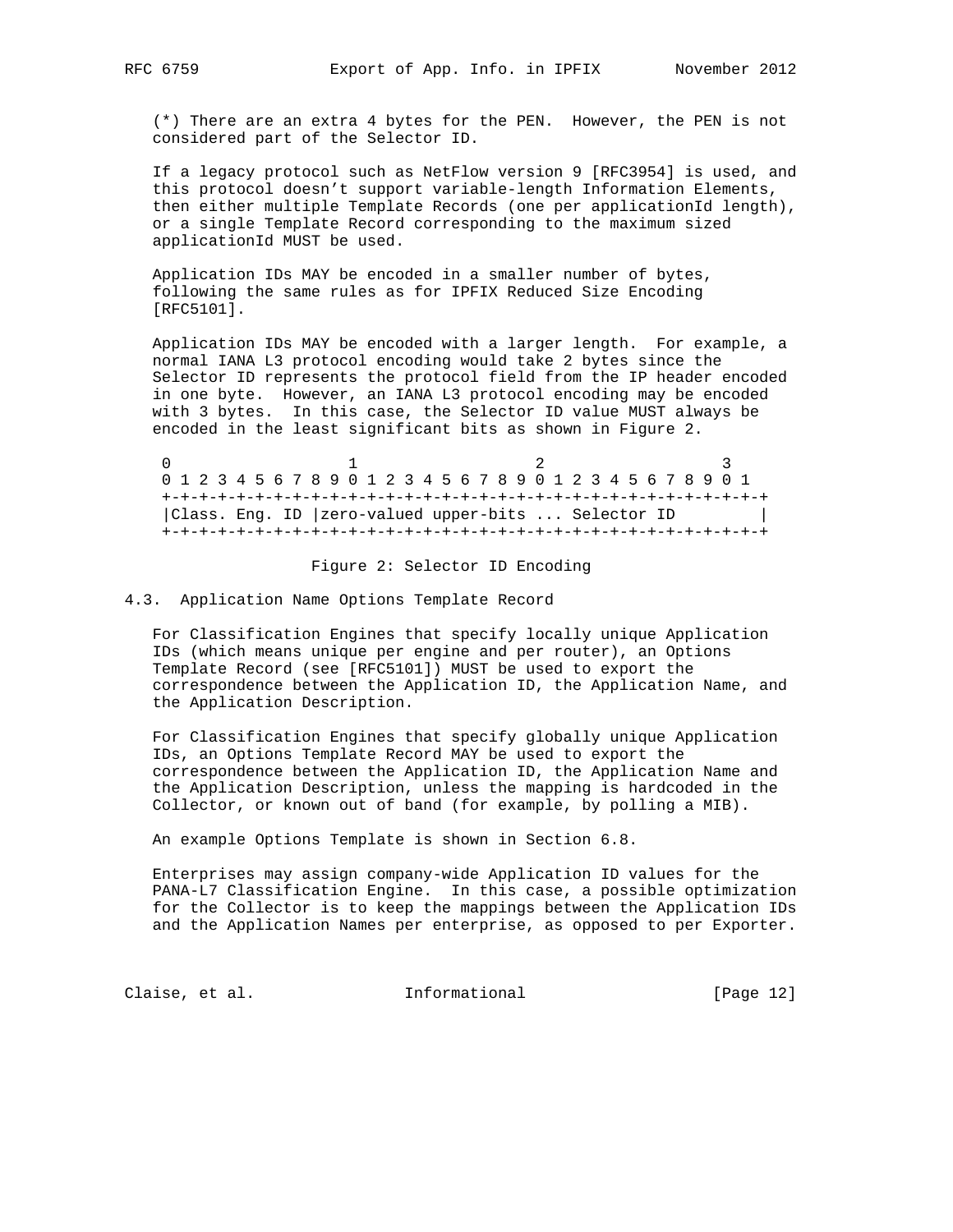# 4.4. Resolving IANA L4 Port Discrepancies

 Even though IANA L4 ports usually point to the same protocols for both UDP, TCP or other transport types, there are some exceptions, as mentioned in Appendix B.

 Instead of imposing the transport protocol (UDP/TCP/SCTP/etc.) in the scope of the "Application Name Options Template Record" (Section 6.8) for all applications (in addition to having the transport protocol as a key-field in the Flow Record definition), the convention is that the L4 application is always TCP related. So, whenever the Collector has a conflict in looking up IANA, it would choose the TCP choice. As a result, the UDP L4 applications from Table 3 and the SCTP L4 applications from Table 4 are assigned in the PANA\_L7 Application ID range, i.e., under Classification Engine ID 13.

 Currently, there are no discrepancies between the well-known ports for TCP and the Datagram Congestion Control Protocol (DCCP).

5. Grouping Applications with Attributes

 Due to the high number of different Application IDs, Application IDs MAY be categorized into groups. This offers the benefits of easier reporting and action, such as QoS policies. Indeed, most applications with the same characteristics should be treated the same way; for example, all video traffic.

 Attributes are statically assigned per Application ID and are independent of the traffic. The attributes are listed below:

| Name         | Description                                                                                                                                                                                                                                                                                       |
|--------------|---------------------------------------------------------------------------------------------------------------------------------------------------------------------------------------------------------------------------------------------------------------------------------------------------|
| Category     | An attribute that provides a first-<br>level categorization for each<br>Application ID. Examples include<br>browsing, email, file-sharing,<br>gaming, instant messaging, voice-<br>and-video, etc.<br>The category attribute is encoded by<br>the applicationCategoryName<br>Information Element. |
| Sub-Category | An attribute that provides a second-                                                                                                                                                                                                                                                              |

 level categorization for each Application ID. Examples include backup-systems, client-server, database, routing-protocol, etc. The sub-category attribute is

Claise, et al. Informational [Page 13]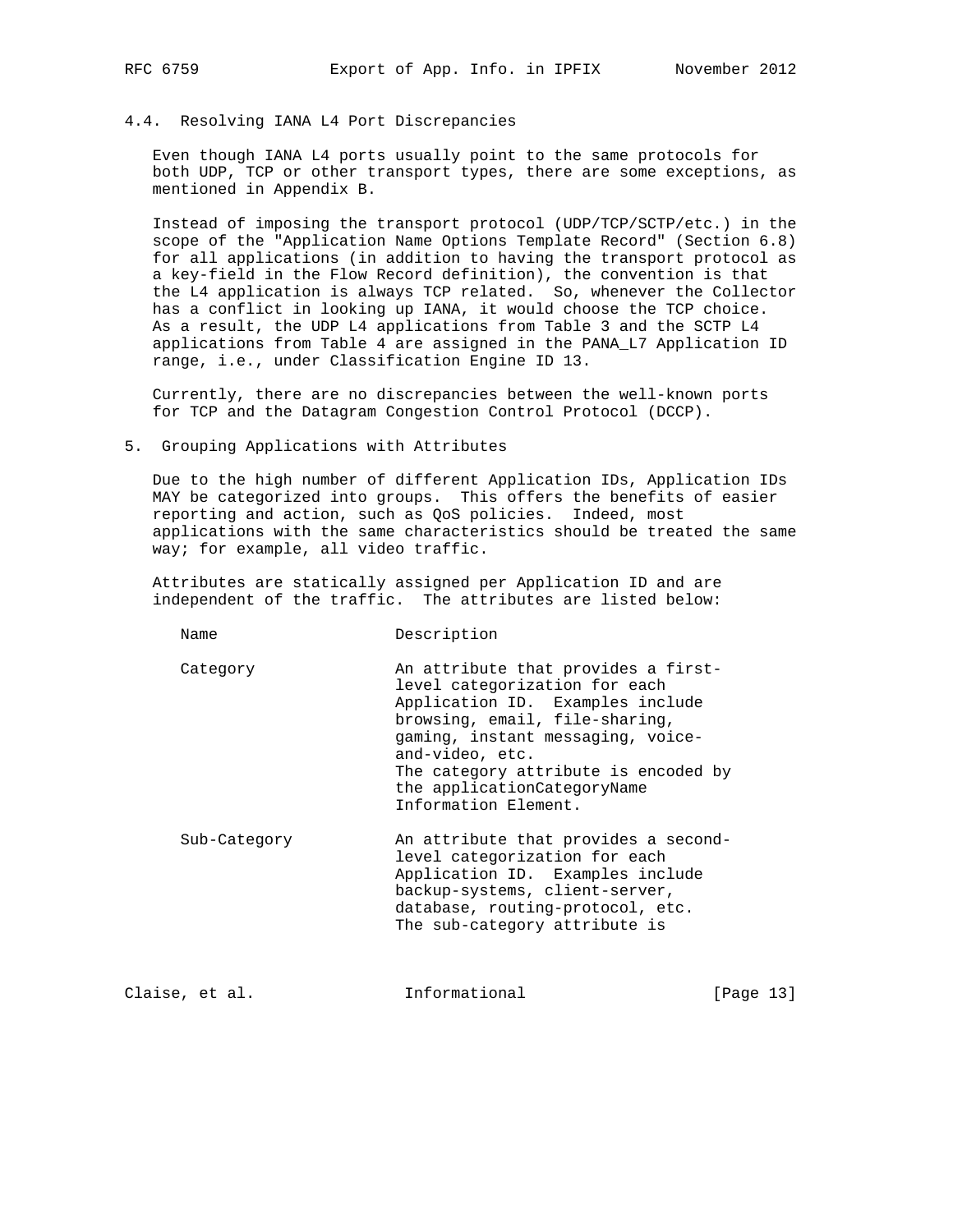encoded by the applicationSubCategoryName Information Element.

- Application- An attribute that groups multiple Group **Application IDs** that belong to the same networking application. For example, the ftp-group contains ftp-data (port 20), ftp (port 20), ni-ftp (port 47), sftp (port 115), bftp (port 152), ftp-agent(port 574), ftps-data (port 989). The application-group attribute is encoded by the applicationGroupName Information Element.
- P2P-Technology Specifies if the Application ID is based on peer-to-peer technology. The P2P-technology attribute is encoded by the p2pTechnology Information Element.
- Tunnel- Specifies if the Application ID is Technology used as a tunnel technology. The tunnel-technology attribute is encoded by the tunnelTechnology Information Element.
- Encrypted Specifies if the Application ID is an encrypted networking protocol. The encrypted attribute is encoded by the encryptedTechnology Information Element.

Table 3: Application ID Static Attributes

 Every application is assigned to one applicationCategoryName, one applicationSubCategoryName, one applicationGroupName, and it has one p2pTechnology, one tunnelTechnology, and one encryptedTechnology. These new Information Elements are specified in the IANA Considerations section (Section 7.1).

 Maintaining the attribute values in IANA seems impossible to realize. Therefore, the attribute values per application are enterprise specific.

Claise, et al. Informational [Page 14]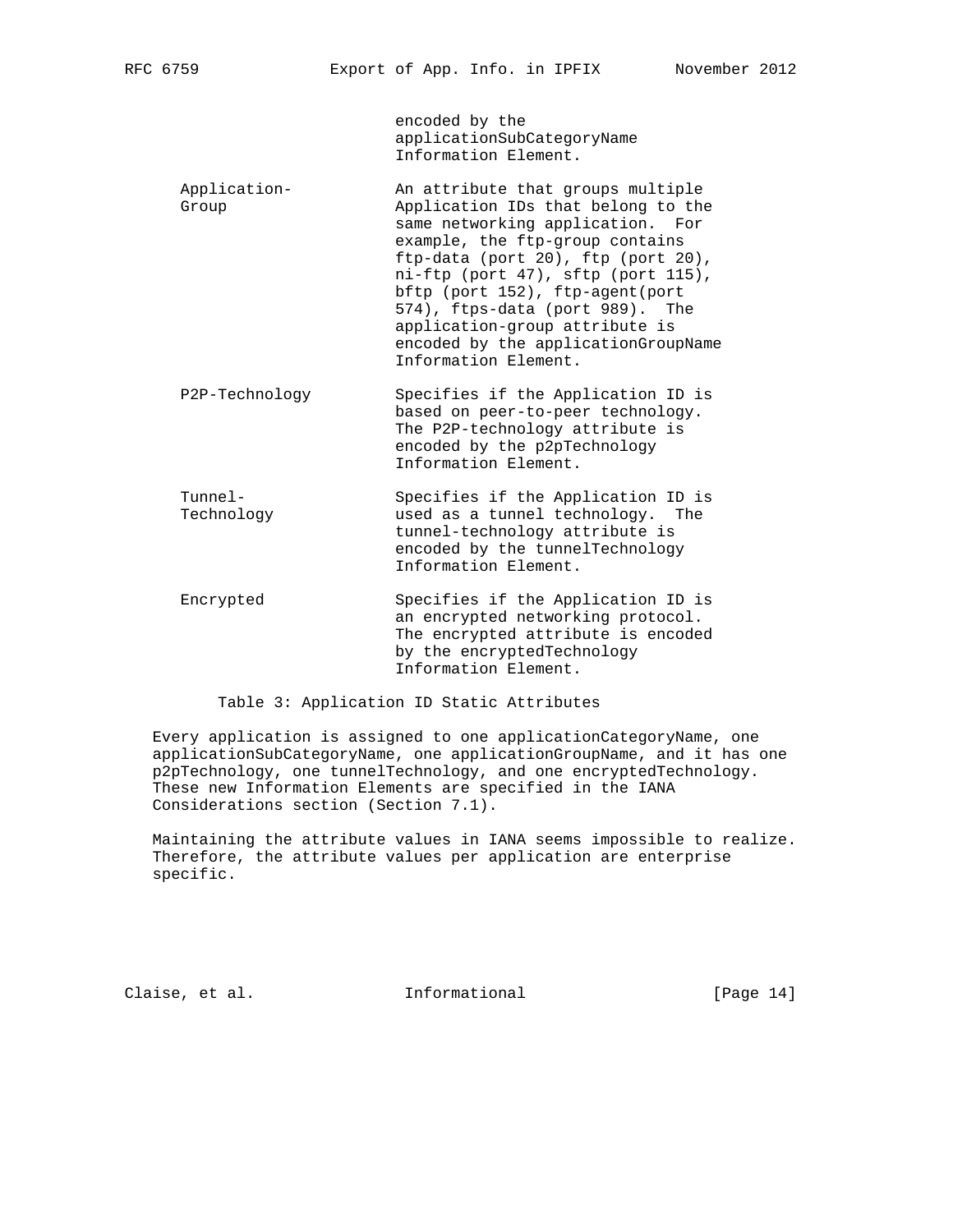### 5.1. Options Template Record for Attribute Values

 An Options Template Record (see [RFC5101]) SHOULD be used to export the correspondence between each Application ID and its related Attribute values. An alternative way for the Collecting Process to learn the correspondence is to populate these mappings out of band, for example, by loading a CSV file containing the correspondence table.

 The Attributes Option Template contains the application ID as a scope field, followed by the applicationCategoryName, the applicationSubCategoryName, the applicationGroupName, the p2pTechnology, the tunnelTechnology, and the encryptedTechnology Information Elements.

 A list of attributes may conveniently be exported using a subTemplateList per [RFC6313].

An example is given in Section 6.9.

6. Application ID Examples

 The following examples are created solely for the purpose of illustrating how the extensions proposed in this document are encoded.

6.1. Example 1: Layer 2 Protocol

 The list of Classification Engine IDs in Table 1 shows that the layer 2 Classification Engine IDs are 12 (PANA-L2), 18, (ETHERTYPE) and 19 (LLC).

 From the Ethertype list, LLDP [LLDP] has the Selector ID value 0x88CC, so 35020 in decimal:

 NAME Selector ID LLDP 35020

 So, in the case of LLDP, the Classification Engine ID is 18 (LLC) while the Selector ID has the value 35020.

 Per Section 4, the applicationId Information Element is a single field composed of 8 bits of Classification Engine ID, followed by n bits of Selector ID. From Table 2, the Selector ID length n is 2 for the ETHERTYPE Engine ID.

Claise, et al. 1nformational [Page 15]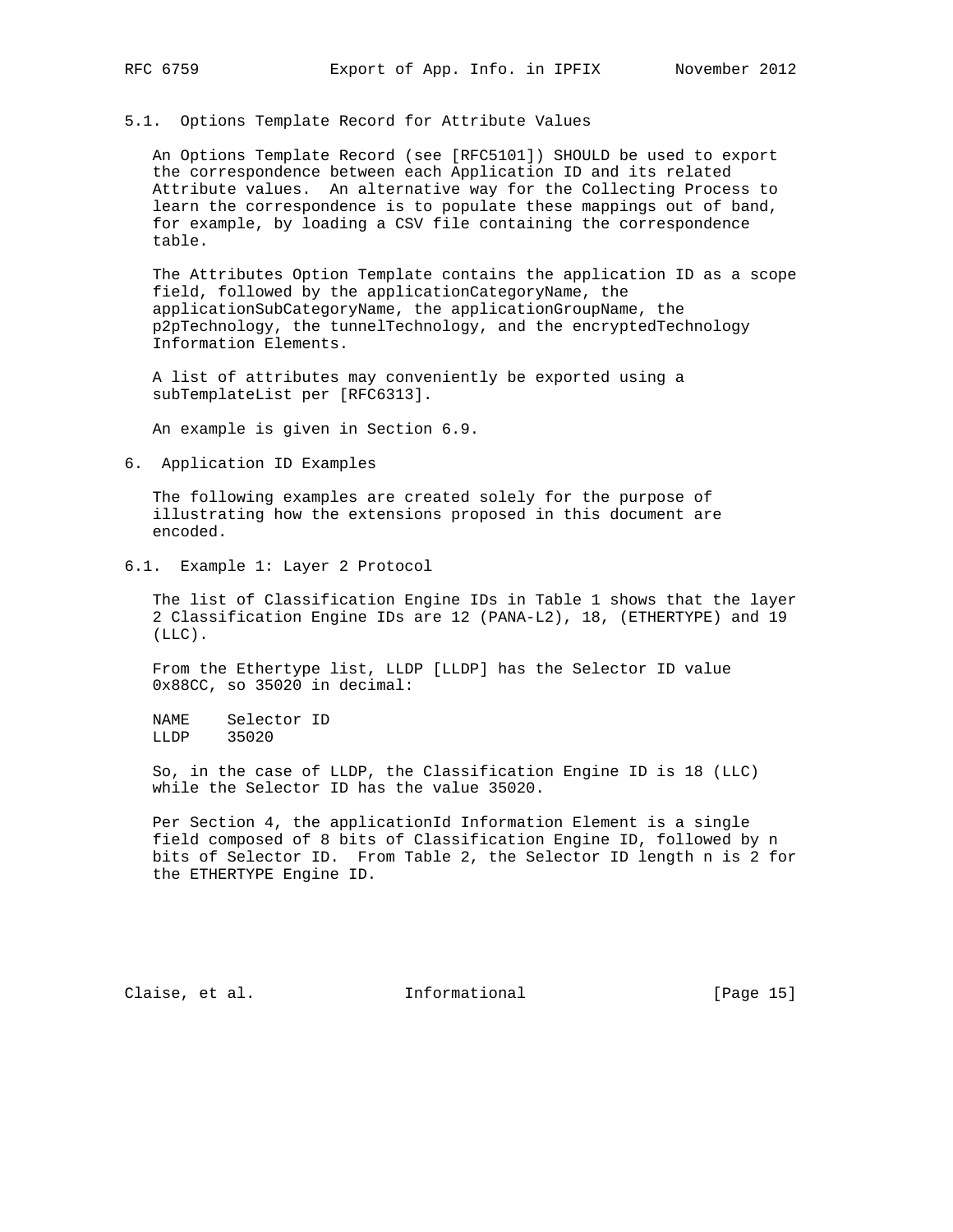Therefore, the Application ID is encoded as:

 $0$  and  $1$  2 0 1 2 3 4 5 6 7 8 9 0 1 2 3 4 5 6 7 8 9 0 1 2 3 +-+-+-+-+-+-+-+-+-+-+-+-+-+-+-+-+-+-+-+-+-+-+-+-+ | 18 | 35020 | +-+-+-+-+-+-+-+-+-+-+-+-+-+-+-+-+-+-+-+-+-+-+-+-+

 So the Application ID has the decimal value of 1214668. The format '18..35020' is used for simplicity in the examples below, to clearly express that two components of the Application ID.

 The Exporting Process creates a Template Record with a few Information Elements: amongst other things, the Application ID. For example:

 - applicationId (key field) - octetTotalCount (non-key field)

 For example, a Flow Record corresponding to the above Template Record may contain:

 { applicationId='18..35020', octetTotalCount=123456 }

 The Collector has all the required information to determine that the application is LLDP, because the Application ID uses a global and well-known registry, i.e., the Ethertype. The Collector can determine which application is represented by the Application ID by loading the registry out of band.

6.2. Example 2: Standardized IANA Layer 3 Protocol

 From the list of Classification Engine IDs in Table 1, the IANA layer 3 Classification Engine ID (IANA-L3) is 1. From Table 2 the Selector ID length is 1 for the IANA-L3 Engine ID.

 From the list of IANA layer 3 protocols (see [IANA-PROTO]), ICMP has the value 1:

| Decimal | Kevword | Protocol         | Reference |
|---------|---------|------------------|-----------|
|         | ICMP    | Internet Control | [RFC792]  |
|         |         | Message          |           |

 So, in the case of the standardized IANA layer 3 protocol ICMP, the Classification Engine ID is 1, and the Selector ID has the value of 1.

Claise, et al. 1nformational [Page 16]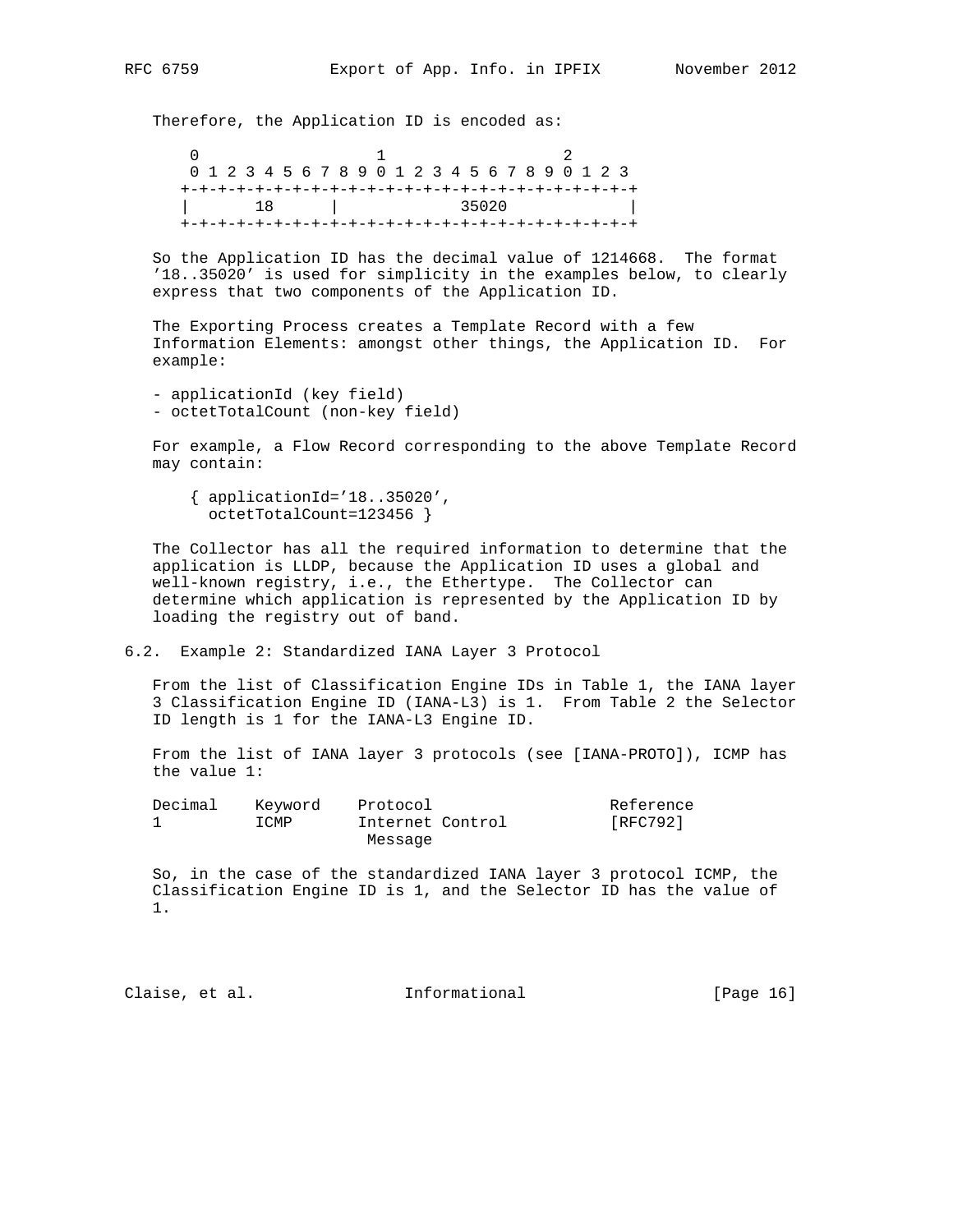Therefore, the Application ID is encoded as:

 $\sim$  0  $\sim$  1 0 1 2 3 4 5 6 7 8 9 0 1 2 3 4 5 +-+-+-+-+-+-+-+-+-+-+-+-+-+-+-+-+ | 1 | 1 | +-+-+-+-+-+-+-+-+-+-+-+-+-+-+-+-+

 So, the Application ID has the value of 257. The format '1..1' is used for simplicity in the examples below.

 The Exporting Process creates a Template Record with a few Information Elements: amongst other things, the Application ID. For example:

- sourceIPv4Address (key field)
- destinationIPv4Address (key field)
- ipDiffServCodePoint (key field)
- applicationId (key field)
- octetTotalCount (non-key field)

 For example, a Flow Record corresponding to the above Template Record may contain:

 { sourceIPv4Address=192.0.2.1, destinationIPv4Address=192.0.2.2, ipDiffServCodePoint=0, applicationId='1..1', octetTotalCount=123456 }

 The Collector has all the required information to determine that the application is ICMP, because the Application ID uses a global and well-known registry, i.e., the IANA L3 protocol number.

6.3. Example 3: Proprietary Layer 3 Protocol

 Assume that an enterprise has specified a new layer 3 protocol called "foo".

 From the list of Classification Engine IDs in Table 1, the proprietary layer 3 Classification Engine ID (PANA-L3) is 2. From Table 2 the Selector ID length is 1 for the PANA-L3 Engine ID.

 A global registry within the enterprise specifies that the "foo" protocol has the value 90:

Protocol Protocol ID<br>foo 90 foo 90

Claise, et al. 1nformational [Page 17]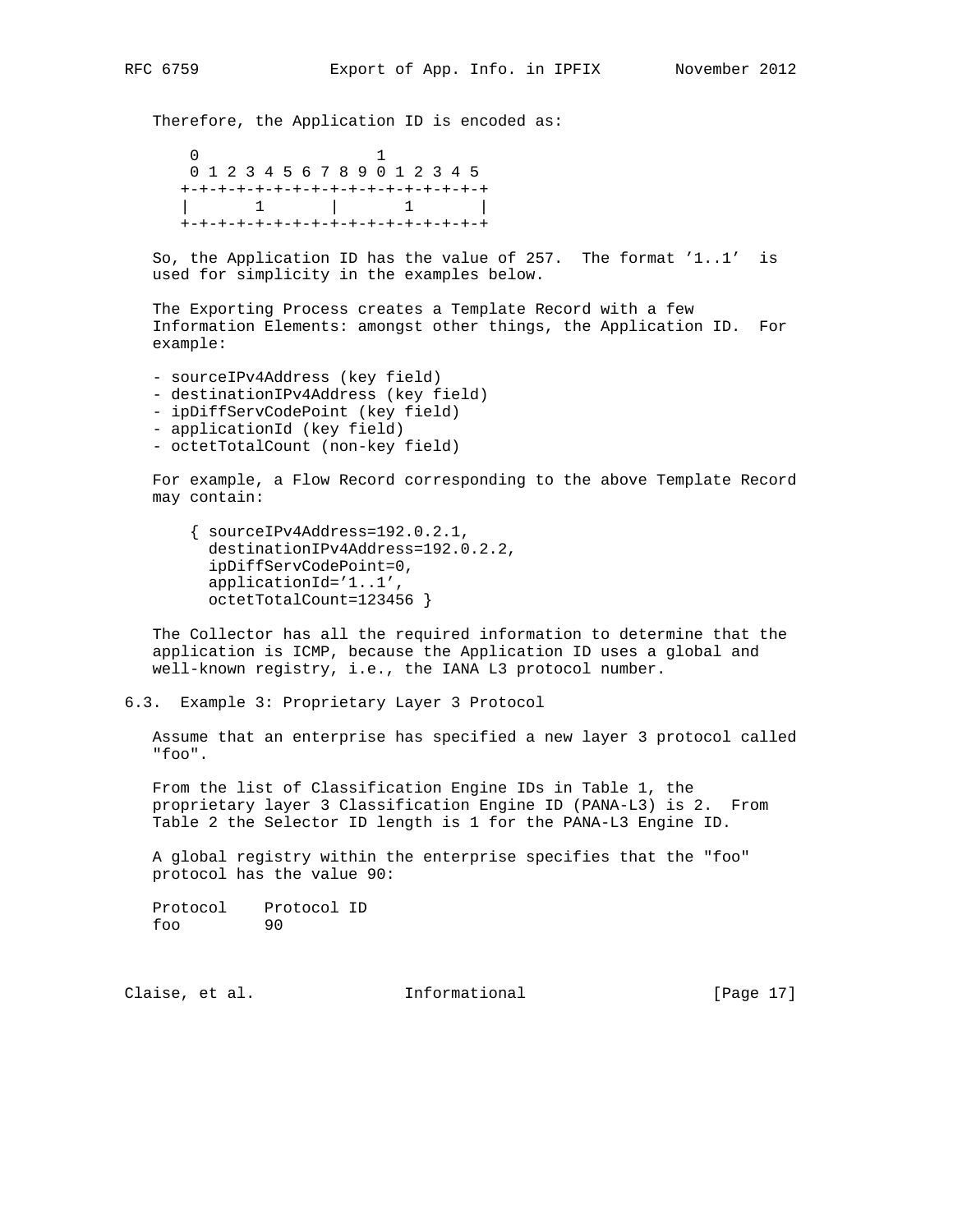So, in the case of the layer 3 protocol foo specified by this enterprise, the Classification Engine ID is 2, and the Selector ID has the value of 90.

Therefore, the Application ID is encoded as:

 $\sim$  0  $\sim$  1 0 1 2 3 4 5 6 7 8 9 0 1 2 3 4 5 +-+-+-+-+-+-+-+-+-+-+-+-+-+-+-+-+ | 2 | 90 | +-+-+-+-+-+-+-+-+-+-+-+-+-+-+-+-+

 So the Application ID has the value of 602. The format '2..90' is used for simplicity in the examples below.

 The Exporting Process creates a Template Record with a few Information Elements: amongst other things, the Application ID. For example:

- sourceIPv4Address (key field) - destinationIPv4Address (key field)
- ipDiffServCodePoint (key field)
- applicationId (key field)
- octetTotalCount (non-key field)

 For example, a Flow Record corresponding to the above Template Record may contain:

```
 { sourceIPv4Address=192.0.2.1,
  destinationIPv4Address=192.0.2.2,
  ipDiffServCodePoint=0,
  applicationId='2..90',
  octetTotalCount=123456 }
```
 Along with this Flow Record, a new Options Template Record would be exported, as shown in Section 6.8.

6.4. Example 4: Standardized IANA Layer 4 Port

 From the list of Classification Engine IDs in Table 1, the IANA layer 4 Classification Engine ID (IANA-L4) is 3. From Table 2 the Selector ID length is 2 for the IANA-L4 Engine ID.

 From the list of IANA layer 4 ports (see [IANA-PORTS]), SNMP has the value 161:

Claise, et al. 1nformational [Page 18]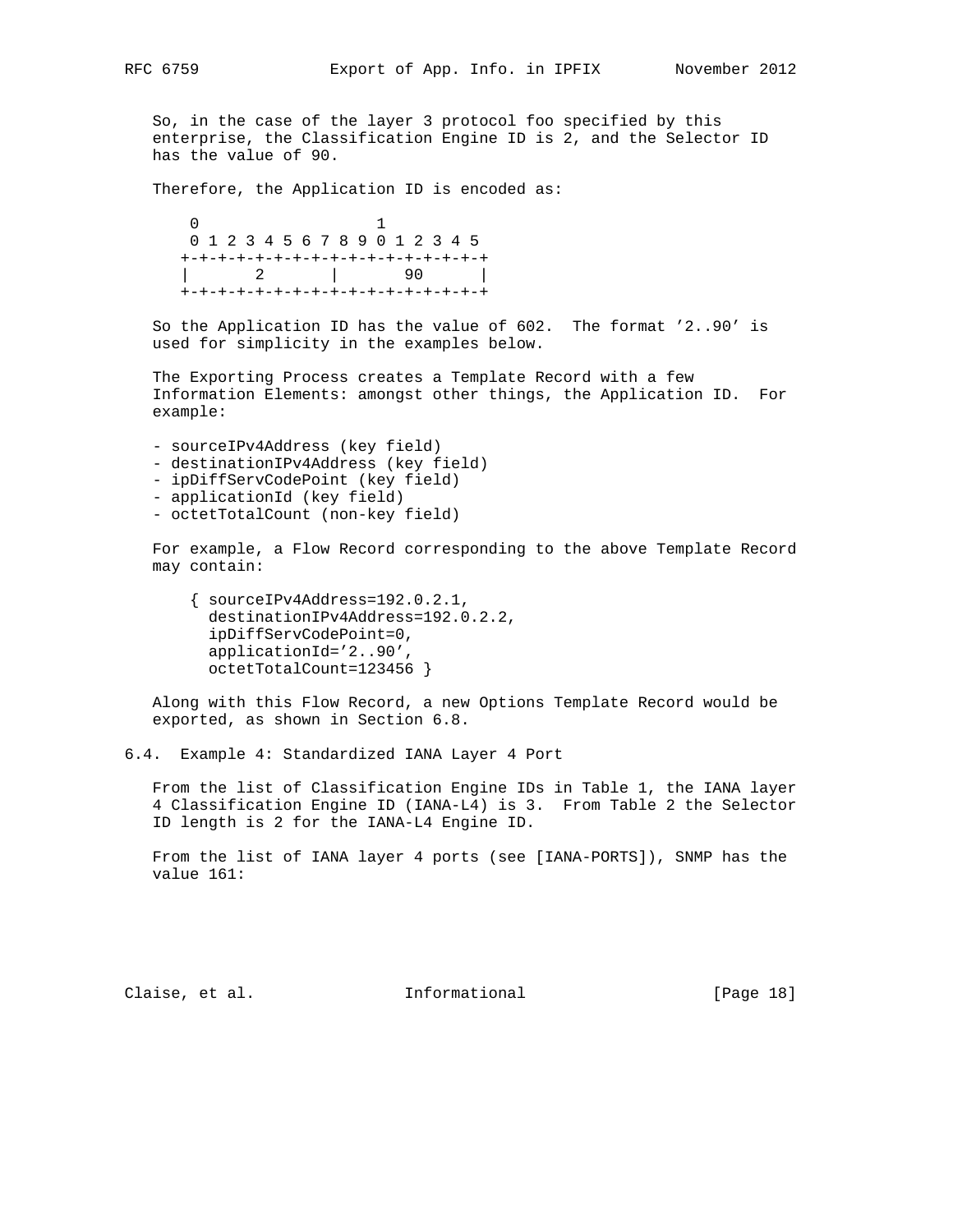| RFC | 6759 |
|-----|------|
|     |      |

| Decimal | Description |
|---------|-------------|
| 161/top | SNMP        |
| 161/udp | SNMP        |
|         |             |

 So, in the case of the standardized IANA layer 4 SNMP port, the Classification Engine ID is 3, and the Selector ID has the value of 161.

Therefore, the Application ID is encoded as:

 $\sim$  0  $\sim$  1 0 1 2 3 4 5 6 7 8 9 0 1 2 3 4 5 6 7 8 9 0 1 2 3 +-+-+-+-+-+-+-+-+-+-+-+-+-+-+-+-+-+-+-+-+-+-+-+-+ | 3 | 161 | +-+-+-+-+-+-+-+-+-+-+-+-+-+-+-+-+-+-+-+-+-+-+-+-+

 So the Application ID has the value of 196769. The format '3..161' is used for simplicity in the examples below.

 The Exporting Process creates a Template Record with a few Information Elements: amongst other things, the Application ID. For example:

- sourceIPv4Address (key field) - destinationIPv4Address (key field) - protocol (key field) - ipDiffServCodePoint (key field) - applicationId (key field)
- octetTotalCount (non-key field)

 For example, a Flow Record corresponding to the above Template Record may contain:

 { sourceIPv4Address=192.0.2.1, destinationIPv4Address=192.0.2.2, protocol=17, ipDiffServCodePoint=0, applicationId='3..161', octetTotalCount=123456 }

 The Collector has all the required information to determine that the application is SNMP, because the Application ID uses a global and well-known registry, i.e., the IANA L4 protocol number.

6.5. Example 5: Layer 7 Application

 In this example, the Metering Process has observed some Webex traffic.

Claise, et al. Informational [Page 19]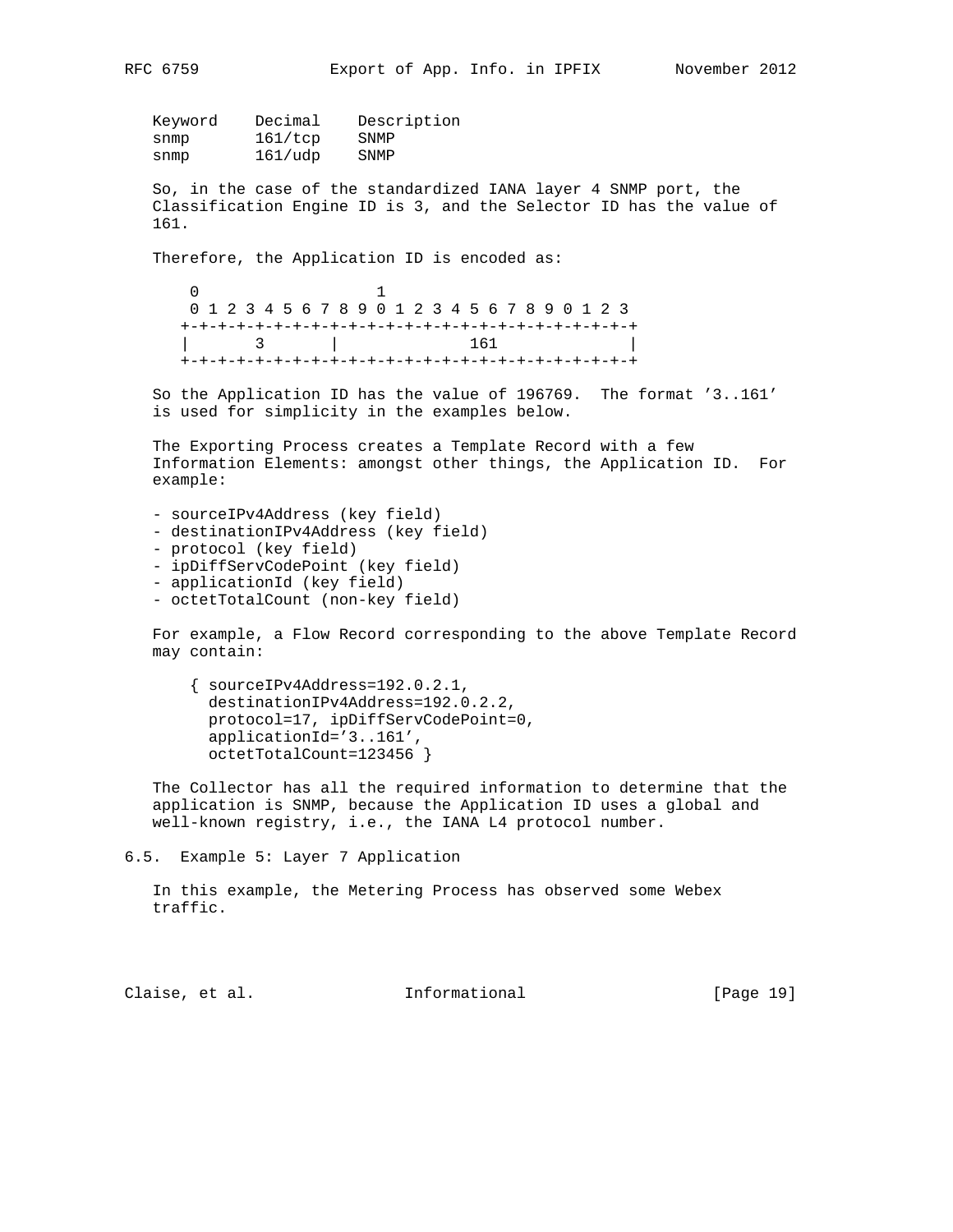From the list of Classification Engine IDs in Table 1, the layer 7 unique Classification Engine ID (PANA-L7) is 13. From Table 2 the Selector ID length is 3 for the PANA-L7 Engine ID.

 Suppose that the Metering Process returns the ID 10000 for Webex traffic.

 So, in the case of this Webex application, the Classification Engine ID is 13 and the Selector ID has the value of 10000.

Therefore, the Application ID is encoded as:

|  |  | 0 1 2 3 4 5 6 7 8 9 0 1 2 3 4 5 6 7 8 9 0 1 2 3 4 5 6 7 8 9 0 1 |  |
|--|--|-----------------------------------------------------------------|--|
|  |  |                                                                 |  |
|  |  | 10000                                                           |  |

 So the Application ID has the value of 218113808. The format '13..10000' is used for simplicity in the examples below.

 The Exporting Process creates a Template Record with a few Information Elements: amongst other things, the Application ID. For example:

- sourceIPv4Address (key field) - destinationIPv4Address (key field) - ipDiffServCodePoint (key field) - applicationId (key field)
- octetTotalCount (non-key field)

 For example, a Flow Record corresponding to the above Template Record may contain:

 { sourceIPv4Address=192.0.2.1, destinationIPv4Address=192.0.2.2, ipDiffServCodePoint=0, applicationId='13..10000', octetTotalCount=123456 }

 The 10000 value is globally unique for the enterprise, so that the Collector can determine which application is represented by the Application ID by loading the registry out of band.

 Along with this Flow Record, a new Options Template Record would be exported, as shown in Section 6.8.

Claise, et al. Informational [Page 20]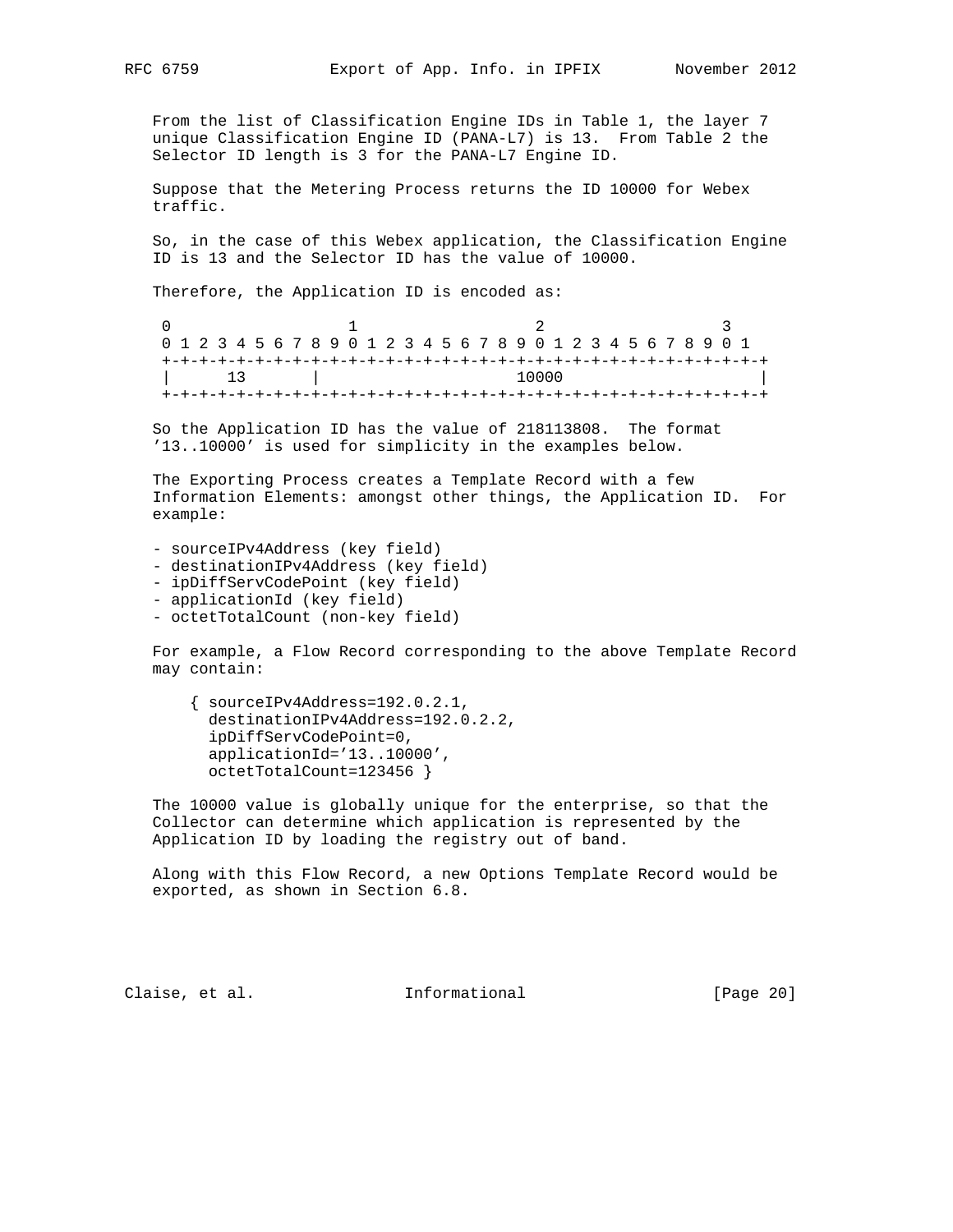6.6. Example 6: Layer 7 Application with Private Enterprise Number (PEN)

 In this example, the layer 7 Webex traffic from Example 5 above have been classified by enterprise X. The exported records have been received by enterprise Y's mediation device, which wishes to forward them to a top-level Collector.

 In order for the top-level Collector to know that the records were classified by enterprise X, the enterprise Y mediation device must report the records using the PANA-L7-PEN Classification Engine ID with enterprise X's Private Enterprise Number.

 The PANA-L7-PEN Classification Engine ID is 20, and enterprise X's Selector ID for Webex traffic has the value of 10000. From Table 2 the Selector ID length is 3 for the PANA-L7-PEN Engine ID.

Therefore, the Application ID is encoded as:

0  $1$  2 3 0 1 2 3 4 5 6 7 8 9 0 1 2 3 4 5 6 7 8 9 0 1 2 3 4 5 6 7 8 9 0 1 +-+-+-+-+-+-+-+-+-+-+-+-+-+-+-+-+-+-+-+-+-+-+-+-+-+-+-+-+-+-+-+-+ | 20 | enterprise ID = X ...| +-+-+-+-+-+-+-+-+-+-+-+-+-+-+-+-+-+-+-+-+-+-+-+-+-+-+-+-+-+-+-+-+ |...Ent.ID.contd| 10000 +-+-+-+-+-+-+-+-+-+-+-+-+-+-+-+-+-+-+-+-+-+-+-+-+-+-+-+-+-+-+-+-+

 The format '20..X..10000' is used for simplicity in the examples below.

 The Exporting Process creates a Template Record with a few Information Elements: amongst other things, the Application ID. For example:

- sourceIPv4Address (key field) - destinationIPv4Address (key field)
- ipDiffServCodePoint (key field)
- applicationId (key field)
- octetTotalCount (non-key field)

 For example, a Flow Record corresponding to the above Template Record may contain:

 $\{ sourceIPv4Address=192.0.2.1,$  destinationIPv4Address=192.0.2.2, ipDiffServCodePoint=0, applicationId='20..X..10000', octetTotalCount=123456 }

Claise, et al. 1nformational [Page 21]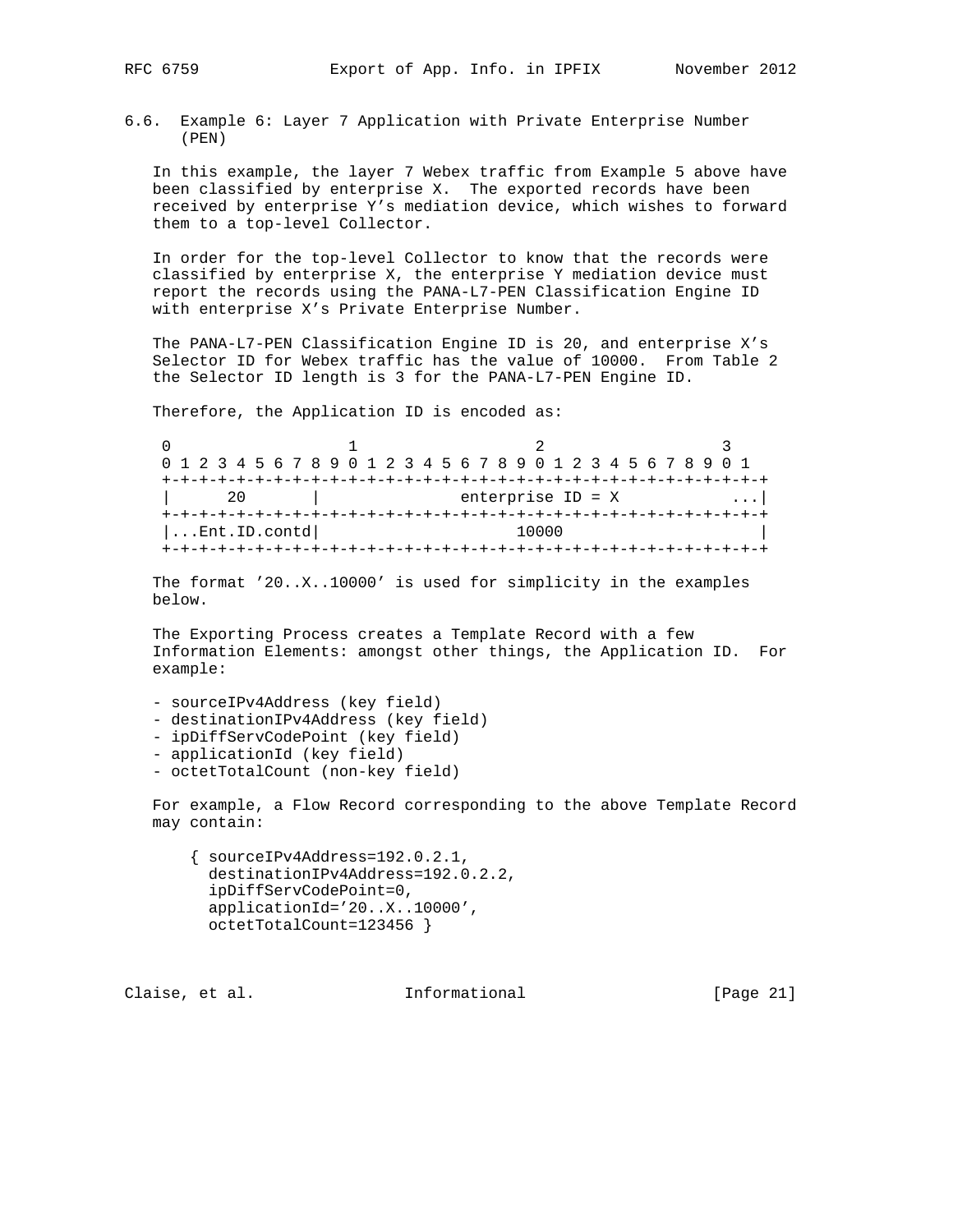The 10000 value is globally unique for enterprise X, so that the Collector can determine which application is represented by the Application ID by loading the registry out of band.

 Along with this Flow Record, a new Options Template Record would be exported, as shown in Section 6.8.

### 6.7. Example: Port Obfuscation

 For example, an HTTP server might run on a TCP port 23 (assigned to telnet in [IANA-PORTS]). If the Metering Process is capable of detecting HTTP in the same case, the Application ID representation must contain HTTP. However, if the reporting application wants to determine whether or not the default HTTP port 80 or 8080 was used, the transport ports (sourceTransportPort and destinationTransportPort at [IANA-IPFIX]) must also be exported in the corresponding IPFIX record.

 In the case of a standardized IANA layer 4 port, the Classification Engine ID (PANA-L4) is 3, and the Selector ID has the value of 80 for HTTP (see [IANA-PORTS]). From Table 2 the Selector ID length is 2 for the PANA-L4 Engine ID.

Therefore, the Application ID is encoded as:

 $0$  1 2 0 1 2 3 4 5 6 7 8 9 0 1 2 3 4 5 6 7 8 9 0 1 2 3 +-+-+-+-+-+-+-+-+-+-+-+-+-+-+-+-+-+-+-+-+-+-+-+-+ | 3 | 80 | +-+-+-+-+-+-+-+-+-+-+-+-+-+-+-+-+-+-+-+-+-+-+-+-+

 The Exporting Process creates a Template Record with a few Information Elements: amongst other things, the Application ID. For example:

- sourceIPv4Address (key field)
- destinationIPv4Address (key field)
- protocol (key field)
- destinationTransportPort (key field)
- applicationId (key field)
- octetTotalCount (non-key field)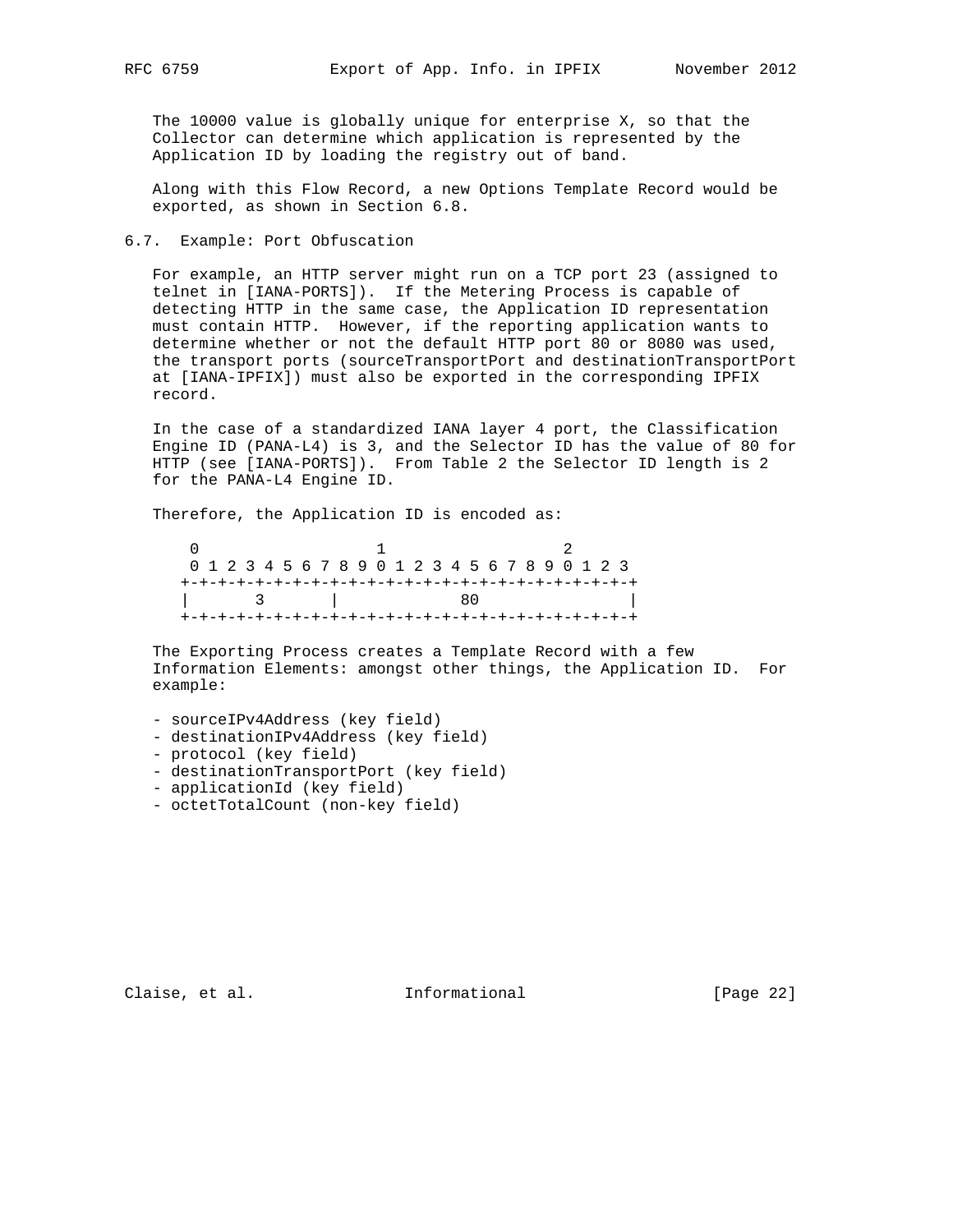For example, a Flow Record corresponding to the above Template Record may contain:

```
 { sourceIPv4Address=192.0.2.1,
  destinationIPv4Address=192.0.2.2,
  protocol=17,
  destinationTransportPort=23,
  applicationId='3..80',
  octetTotalCount=123456 }
```
 The Collector has all the required information to determine that the application is HTTP, but runs on port 23.

6.8. Example: Application Name Mapping Options Template

 Along with the Flow Records shown in the above examples, a new Options Template Record should be exported to express the Application Name and Application Description associated with each Application ID.

 The Options Template Record contains the following Information Elements:

1. Scope = applicationId.

 From RFC 5101: The scope, which is only available in the Options Template Set, gives the context of the reported Information Elements in the Data Records.

- 2. applicationName.
- 3. applicationDescription.

 The Options Data Record associated with the examples above would contain, for example:

 { scope=applicationId='2..90', applicationName="foo", applicationDescription="The foo protocol", scope=applicationId='13..10000', applicationName="webex", applicationDescription="Webex application" }

```
 scope=applicationId='20..X..10000',
 applicationName="webex",
 applicationDescription="Webex application" }
```
Claise, et al. Informational [Page 23]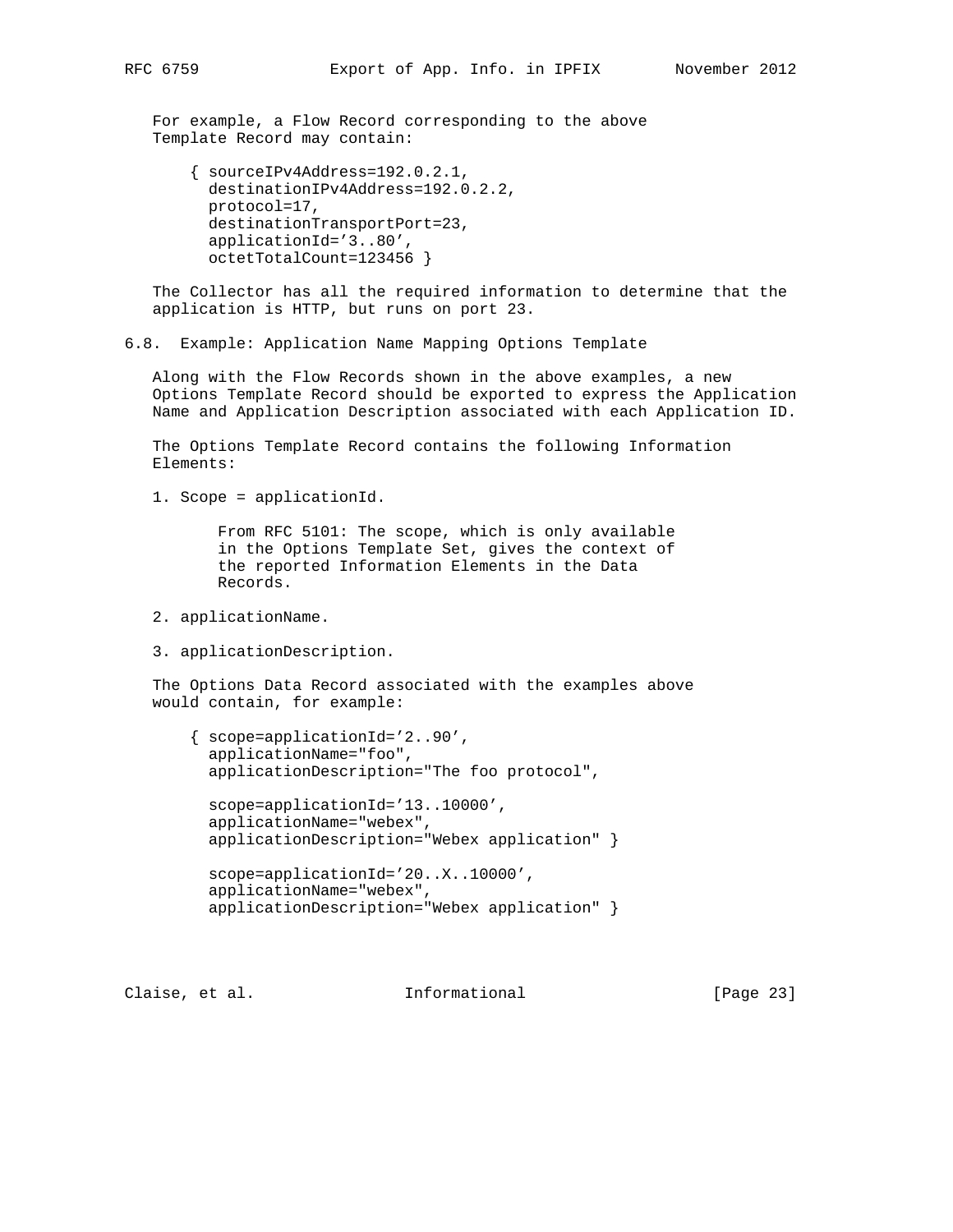When combined with the example Flow Records above, these Options Template Records tell the Collector:

- 1. A flow of 123456 bytes exists from sourceIPv4Address 192.0.2.1 to destinationIPv4address 192.0.2.2 with an applicationId of '12..90', which maps to the "foo" application.
- 2. A flow of 123456 bytes exists from sourceIPv4Address 192.0.2.1 to destinationIPv4address 192.0.2.2 with an Application ID of '13..10000', which maps to the "Webex" application.
- 3. A flow of 123456 bytes exists from sourceIPv4Address 192.0.2.1 to destinationIPv4address 192.0.2.2 with an Application ID of '20..PEN..10000', which maps to the "Webex" application, according to the application registry from the enterprise X.
- 6.9. Example: Attributes Values Options Template Record

 Along with the Flow Records shown in the above examples, a new Options Template Record is exported to express the values of the different attributes related to the Application IDs.

 The Options Template Record would contain the following Information Elements:

1. Scope = applicationId.

 From RFC 5101: The scope, which is only available in the Options Template Set, gives the context of the reported Information Elements in the Data Records.

- 2. applicationCategoryName.
- 3. applicationSubCategoryName.
- 4. applicationGroupName
- 5. p2pTechnology
- 6. tunnelTechnology
- 7. encryptedTechnology

Claise, et al. 1nformational [Page 24]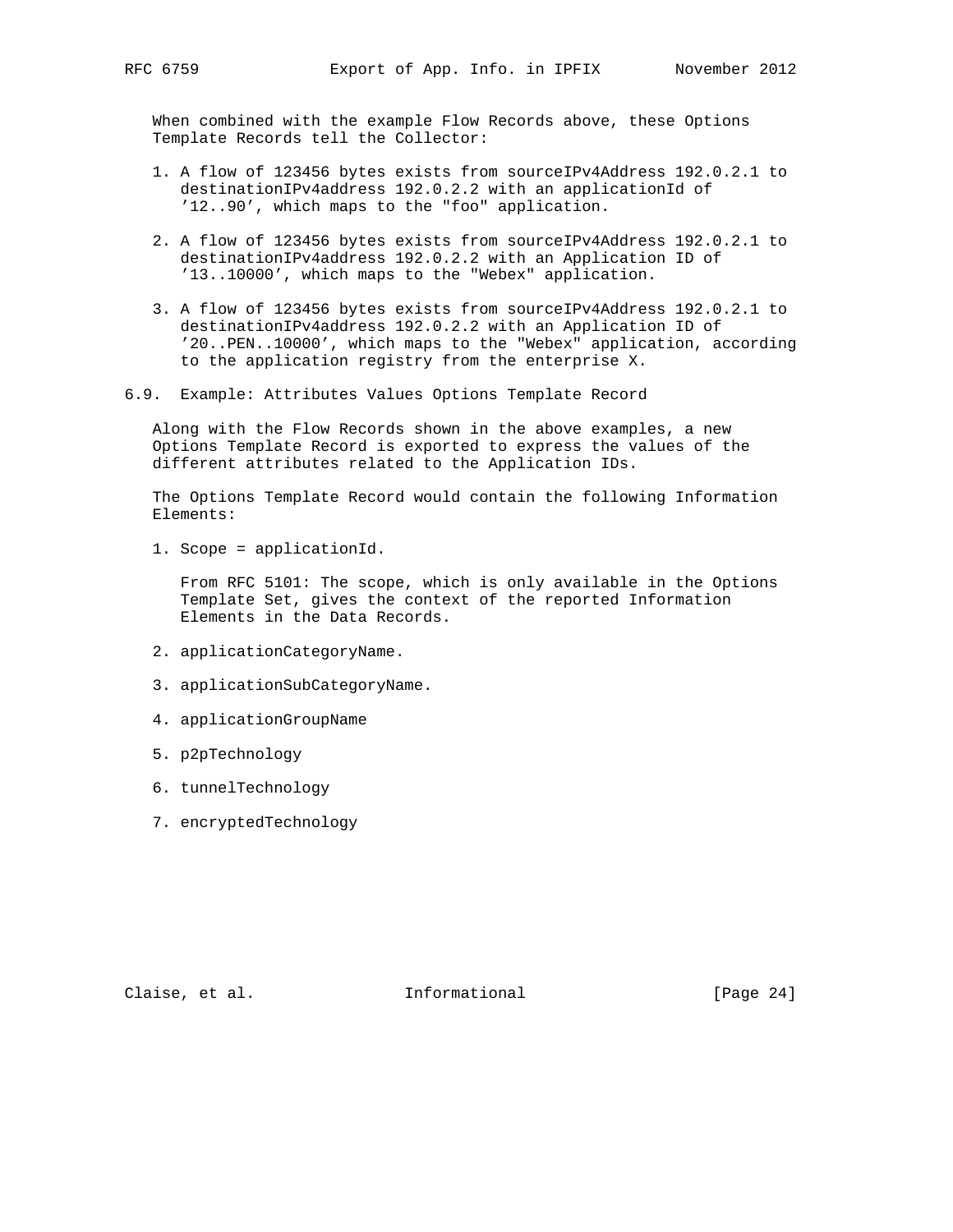The Options Data Record associated with the examples above would contain, for example:

 { scope=applicationId='2..90', applicationCategoryName="foo-category", applicationSubCategoryName="foo-subcategory", applicationGroupName="foo-group", p2pTechnology=NO tunnelTechnology=YES encryptedTechnology=NO

 When combined with the example Flow Records above, these Options Template Records tell the Collector:

 A flow of 123456 bytes exists from sourceIPv4Address 192.0.2.1 to destinationIPv4address 192.0.2.2 with a DSCP value of 0 and an applicationId of '12..90', which maps to the "foo" application. This application can be characterized by the relevant attributes values.

7. IANA Considerations

7.1. New Information Elements

 This document specifies 10 new IPFIX Information Elements: applicationDescription, applicationId, applicationName, classificationEngineId, applicationCategoryName, applicationSubCategoryName, applicationGroupName, p2pTechnology, tunnelTechnology, and encryptedTechnology.

 The new Information Elements listed below have been added to the IPFIX Information Element registry at [IANA-IPFIX].

7.1.1. applicationDescription

 Name: applicationDescription Description: Specifies the description of an application. Abstract Data Type: string Data Type Semantics: ElementId: 94 Status: current

Claise, et al. 1nformational [Page 25]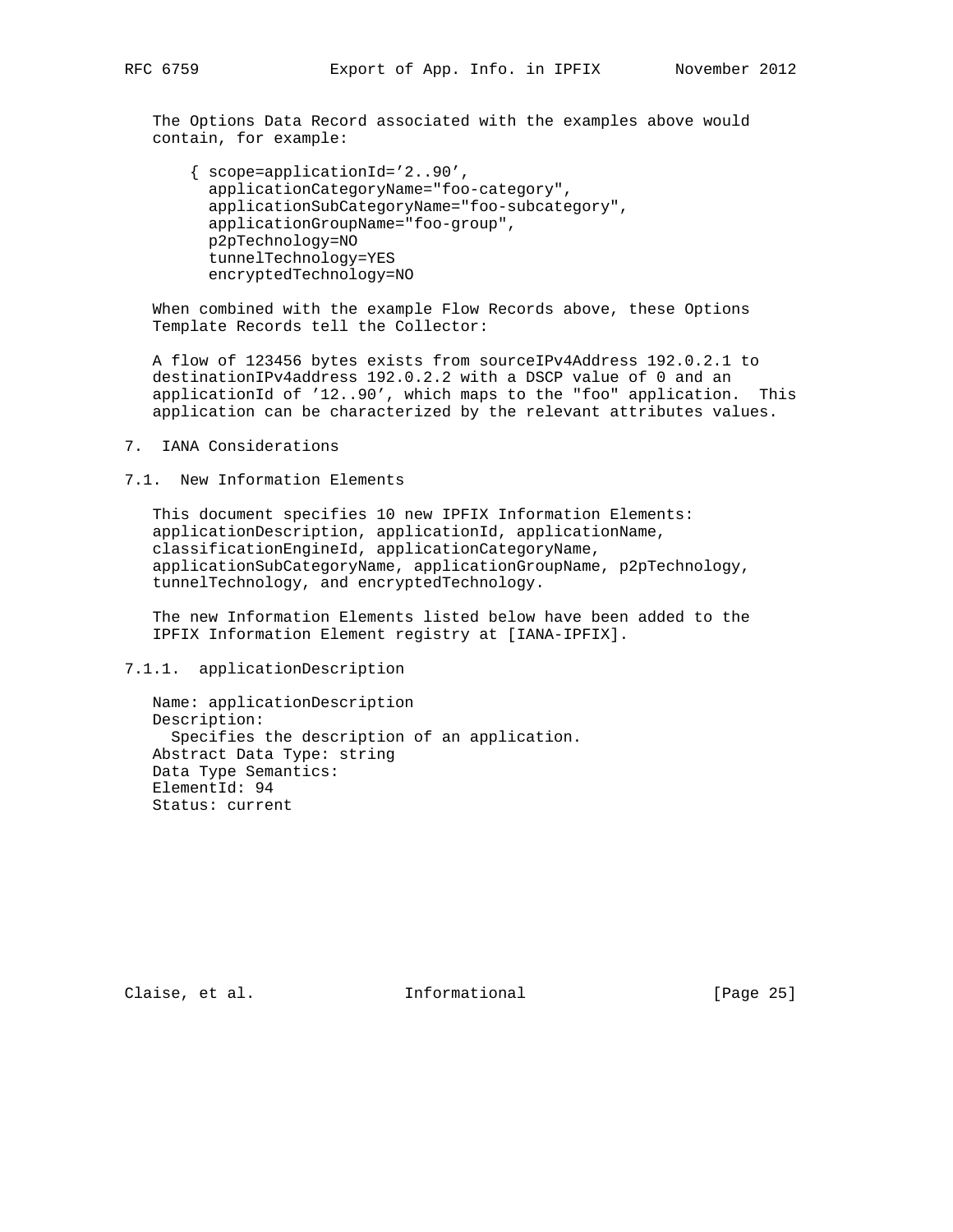7.1.2. applicationId

 Name: applicationId Description: Specifies an Application ID. Abstract Data Type: octetArray Data Type Semantics: identifier Reference: See Section 4 of [RFC6759] for the applicationId Information Element Specification. ElementId: 95 Status: current

7.1.3. applicationName

 Name: applicationName Description: Specifies the name of an application. Abstract Data Type: string Data Type Semantics: ElementId: 96 Status: current

7.1.4. classificationEngineId

 Name: classificationEngineId Description: A unique identifier for the engine that determined the Selector ID. Thus, the Classification Engine ID defines the context for the Selector ID. The Classification Engine can be considered as a specific registry for application assignments.

 Initial values for this field are listed below. Further values may be assigned by IANA in the Classification Engine IDs registry per Section 7.2.

- 0 Invalid.
- 1 IANA-L3: The Assigned Internet Protocol Number (layer 3 (L3)) is exported in the Selector ID. See http://www.iana.org/assignments/protocol-numbers.
- 2 PANA-L3: Proprietary layer 3 definition. An enterprise can export its own layer 3 protocol numbers. The Selector ID has a global significance for all devices from the same enterprise.

Claise, et al. Informational [Page 26]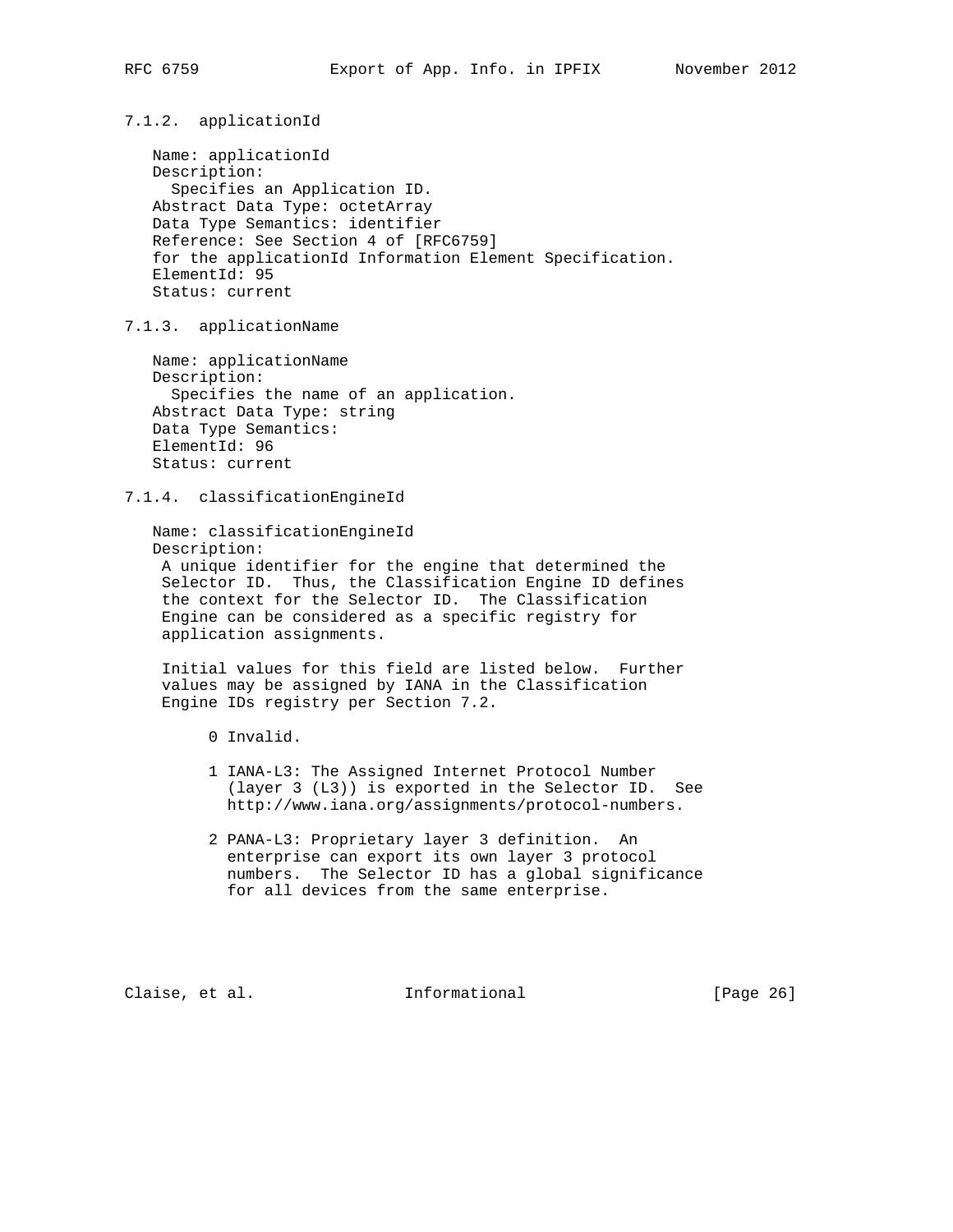- 3 IANA-L4: The IANA layer 4 (L4) well-known port number is exported in the Selector ID. See [IANA-PORTS]. Note: as an IPFIX flow is unidirectional, it contains the destination port.
- 4 PANA-L4: Proprietary layer 4 definition. An enterprise can export its own layer 4 port numbers. The Selector ID has global significance for devices from the same enterprise. Example: IPFIX was pre-assigned port 4739 using the IANA early allocation process [RFC4020] years before the document was published as an RFC. While waiting for the RFC and it associated IANA registration, Selector ID 4739 was used with this PANA-L4.
- 5 Reserved
- 6 USER-Defined: The Selector ID represents applications defined by the user (using CLI, GUI, etc.) based on the methods described in Section 2. The Selector ID has a local significance per device.
- 7 Reserved
- 8 Reserved
- 9 Reserved
- 10 Reserved
- 11 Reserved
- 12 PANA-L2: Proprietary layer 2 (L2) definition. An enterprise can export its own layer 2 identifiers. The Selector ID represents the enterprise's unique global layer 2 applications. The Selector ID has a global significance for all devices from the same enterprise. Examples include the Cisco Subnetwork Access Protocol (SNAP).

Claise, et al. 1nformational [Page 27]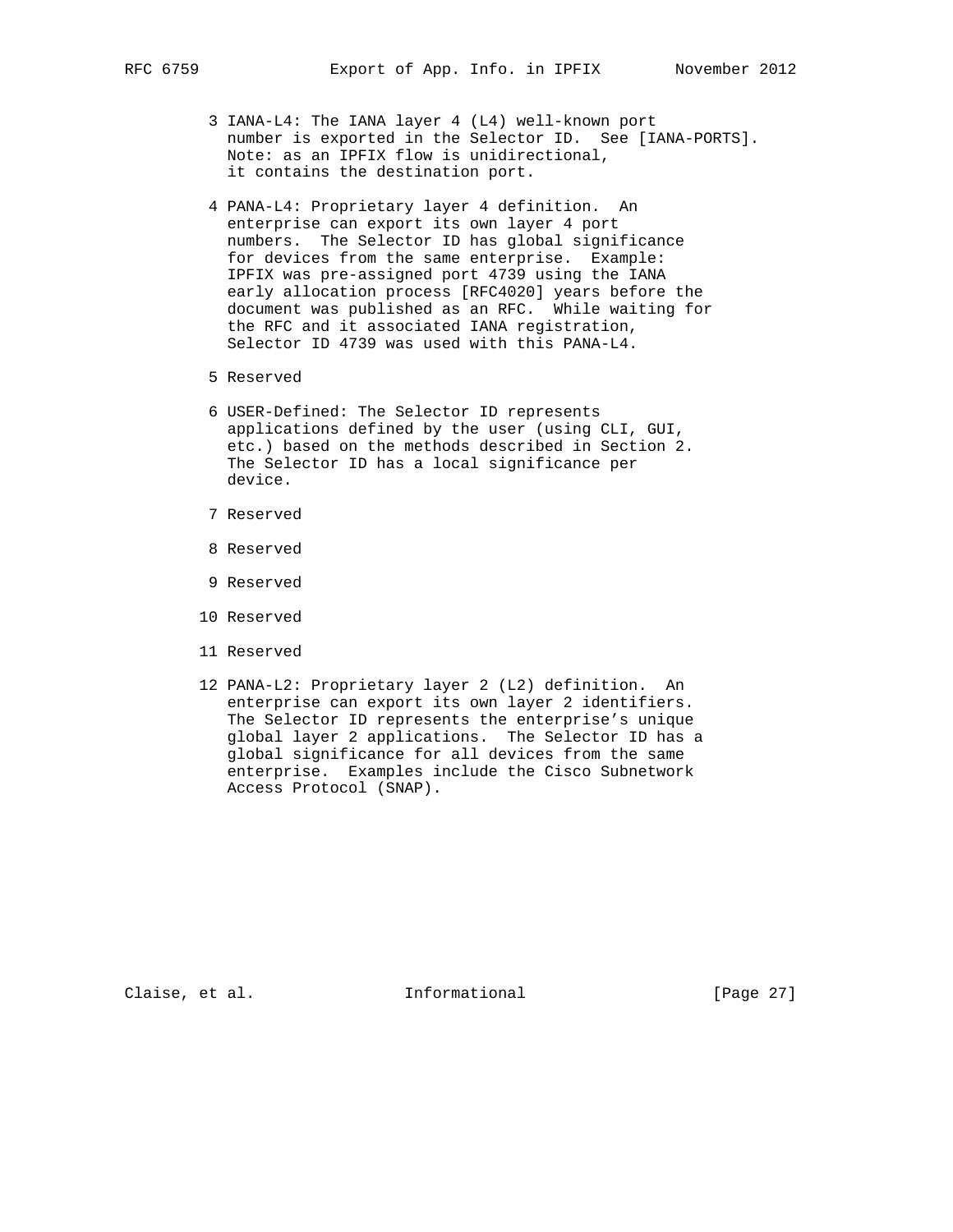- 13 PANA-L7: Proprietary layer 7 definition. The Selector ID represents the enterprise's unique global ID for layer 7 applications. The Selector ID has a global significance for all devices from the same enterprise. This Classification Engine ID is used when the application registry is owned by the Exporter manufacturer (referred to as the "enterprise" in this document).
- 14 Reserved
- 15 Reserved
- 16 Reserved
- 17 Reserved
- 18 ETHERTYPE: The Selector ID represents the well known Ethertype. See [ETHERTYPE].
- 19 LLC: The Selector ID represents the well-known IEEE 802.2 Link Layer Control (LLC) Destination Service Access Point (DSAP). See [LLC].
- 20 PANA-L7-PEN: Proprietary layer 7 definition, including a Private Enterprise Number (PEN) [IANA-PEN] to identify that the application registry being used is not owned by the Exporter manufacturer or to identify the original enterprise in the case of a mediator or 3rd party device. The Selector ID represents the enterprise unique global ID for layer 7 applications. The Selector ID has a global significance for all devices from the same enterprise.

 Some values (5, 7, 8, 9, 10, 11, 14, 15, 16, and 17), are reserved to be compliant with existing implementations already using the classificationEngineId.

 Abstract Data Type: unsigned8 Data Type Semantics: identifier ElementId: 101 Status: current

Claise, et al. Informational [Page 28]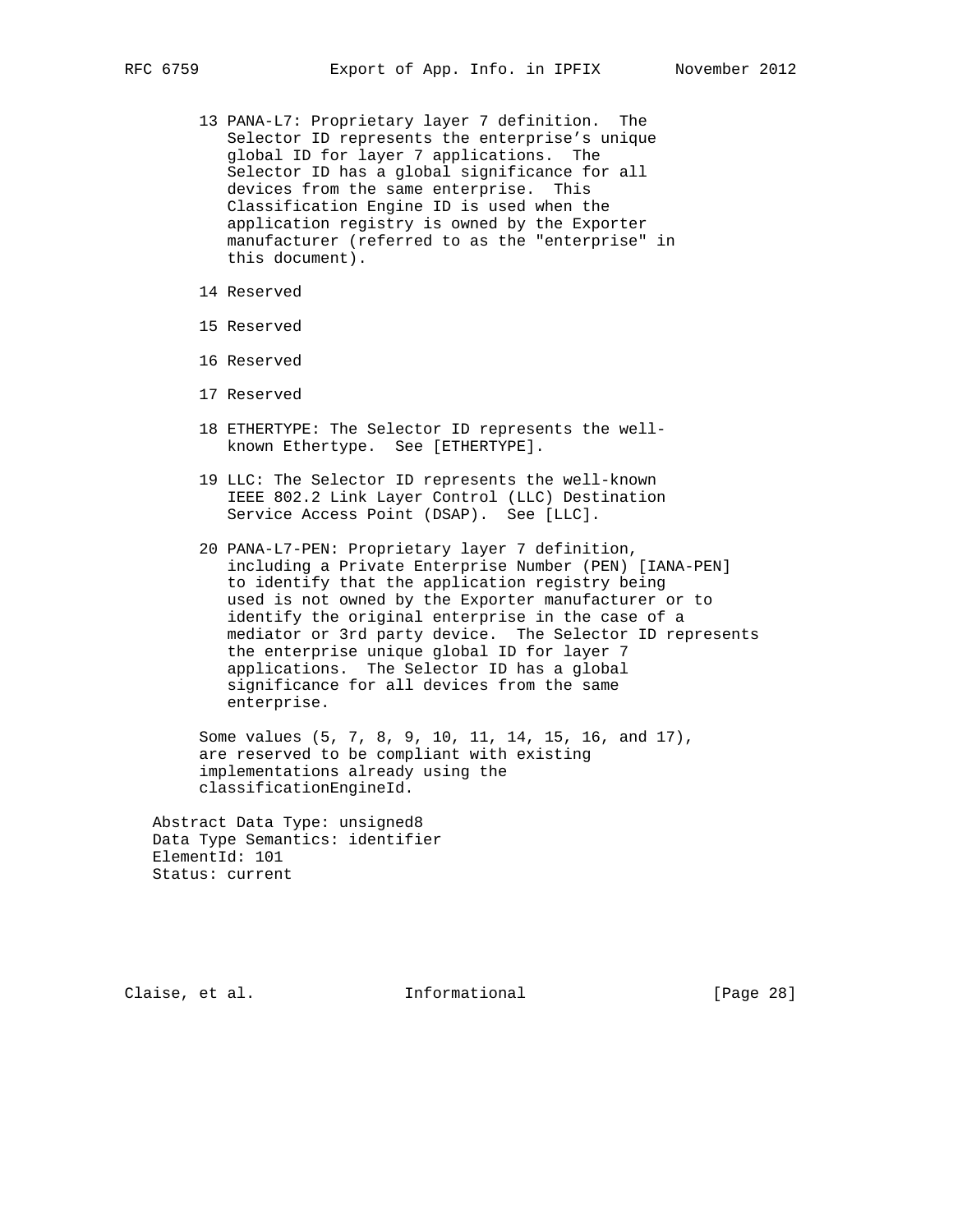## 7.1.5. applicationCategoryName

 Name: applicationCategoryName Description: An attribute that provides a first-level categorization for each Application Id. Abstract Data Type: string Data Type Semantics: ElementId: 372 Status: current

7.1.6. applicationSubCategoryName

 Name: applicationSubCategoryName Description: An attribute that provides a second-level categorization for each Application Id. Abstract Data Type: string Data Type Semantics: ElementId: 373 Status: current

7.1.7. applicationGroupName

 Name: applicationGroupName Description: An attribute that groups multiple Application IDs that belong to the same networking application. Abstract Data Type: string Data Type Semantics: ElementId: 374 Status: current

7.1.8. p2pTechnology

 Name: p2pTechnology Description: Specifies if the Application ID is based on peer-to-peer technology. Possible values are  $\{$  "yes", "y",  $1$   $\},$  { "no", "n", 2 }, and { "unassigned", "u", 0 }. Abstract Data Type: string Data Type Semantics: ElementId: 288 Status: current

Claise, et al. Informational [Page 29]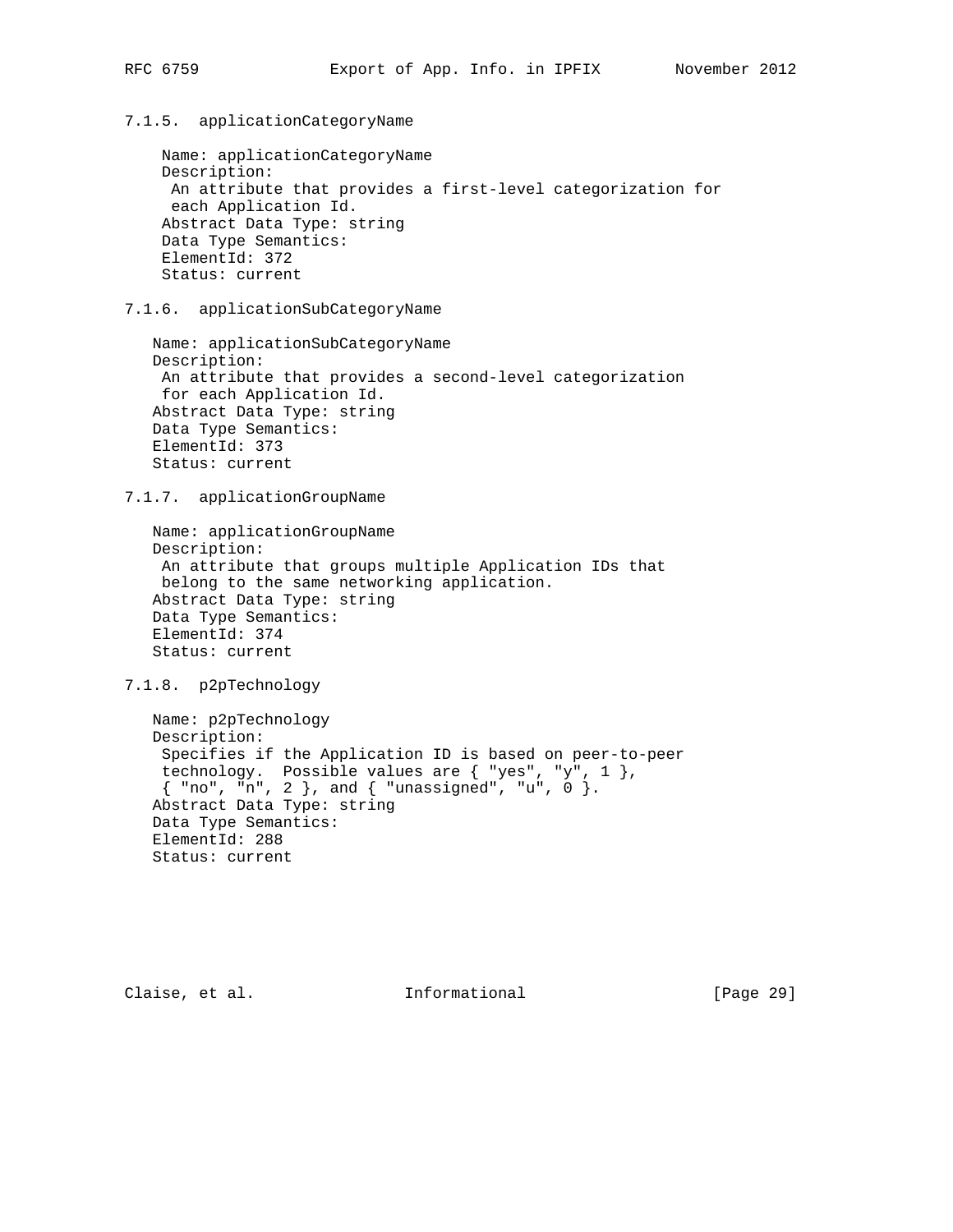7.1.9. tunnelTechnology

```
 Name: tunnelTechnology
 Description:
   Specifies if the Application ID is used as a tunnel technology.
  Possible values are \{ "yes", "y", 1 \}, \{ "no", "n", 2 \},
  and \{ "unassigned", "u", 0 \}.
 Abstract Data Type: string
 Data Type Semantics:
 ElementId: 289
 Status: current
```
7.1.10. encryptedTechnology

 Name: encryptedTechnology Description: Specifies if the Application ID is an encrypted networking protocol. Possible values are  $\{$  "yes", "y", 1  $\},$  { "no", "n", 2 }, and { "unassigned", "u", 0 }. Abstract Data Type: string Data Type Semantics: ElementId: 290 Status: current

## 7.2. Classification Engine ID Registry

 The Information Element #101, named classificationEngineId, carries information about the context for the Selector ID, and can be considered as a specific registry for application assignments. For ensuring extensibility of this information, IANA has created a new registry for Classification Engine IDs and filled it with the initial list from the description Information Element #101, classificationEngineId, along with their respective default lengths (Table 2 in this document).

 New assignments for Classification Engine IDs will be administered by IANA through Expert Review [RFC5226], i.e., review by one of a group of experts designated by an IETF Area Director. The group of experts must double-check the new definitions with already defined Classification Engine IDs for completeness, accuracy, and redundancy. The specification of Classification Engine IDs MUST be published using a well-established and persistent publication medium.

8. Security Considerations

 The same security considerations as for the IPFIX protocol [RFC5101] apply. The IPFIX extension specified in this memo allows to identify what applications are used on the network. Consequently, it is

Claise, et al. Informational [Page 30]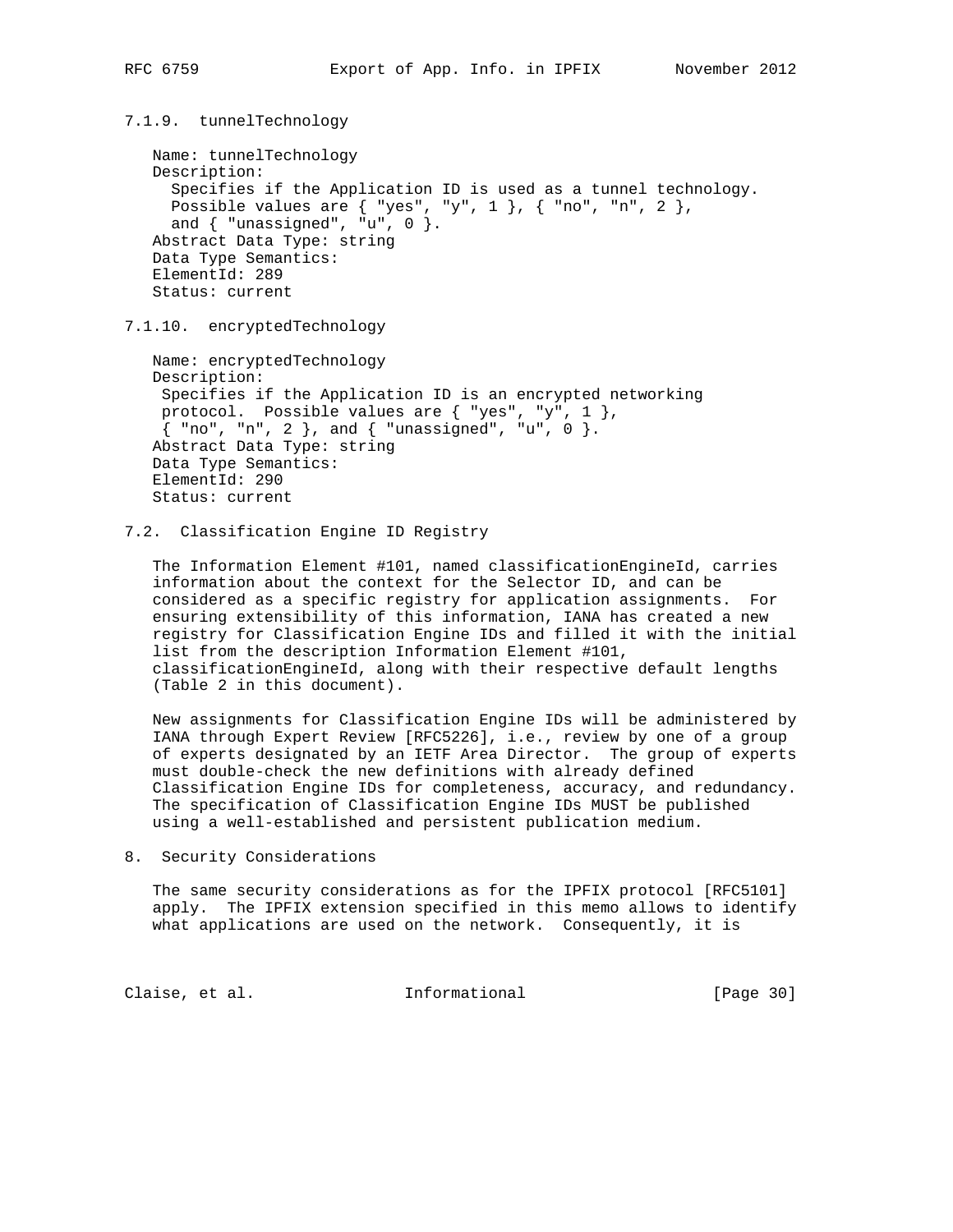possible to identify what applications are being used by the users, potentially threatening the privacy of those users, if not handled with great care.

 As mentioned in Section 1.1, the application knowledge is useful in security based applications. Security applications may impose supplementary requirements on the export of application information, and these need to be examined on a case by case basis.

- 9. References
- 9.1. Normative References
	- [ETHERTYPE] IEEE, <http://standards.ieee.org/develop/regauth/ ethertype/eth.txt>.
	- [IANA-PEN] IANA, "PRIVATE ENTERPRISE NUMBERS", <http://www.iana.org/assignments/enterprise-numbers>.
	- [IANA-PORTS] IANA, "Service Name and Transport Protocol Port Number Registry", <http://www.iana.org/assignments/port-numbers>.
	- [IANA-PROTO] IANA, "Protocol Numbers", <http://www.iana.org/assignments/protocol-numbers>.
	- [LLC] IEEE, "LOGICAL LINK CONTROL (LLC) PUBLIC LISTING", <http://standards.ieee.org /develop/regauth/llc /public.html>.
	- [RFC2119] Bradner, S., "Key words for use in RFCs to Indicate Requirement Levels", BCP 14, RFC 2119, March 1997.
	- [RFC5101] Claise, B., Ed., "Specification of the IP Flow Information Export (IPFIX) Protocol for the Exchange of IP Traffic Flow Information", RFC 5101, January 2008.
	- [RFC5102] Quittek, J., Bryant, S., Claise, B., Aitken, P., and J. Meyer, "Information Model for IP Flow Information Export", RFC 5102, January 2008.
	- [RFC5226] Narten, T. and H. Alvestrand, "Guidelines for Writing an IANA Considerations Section in RFCs", BCP 26, RFC 5226, May 2008.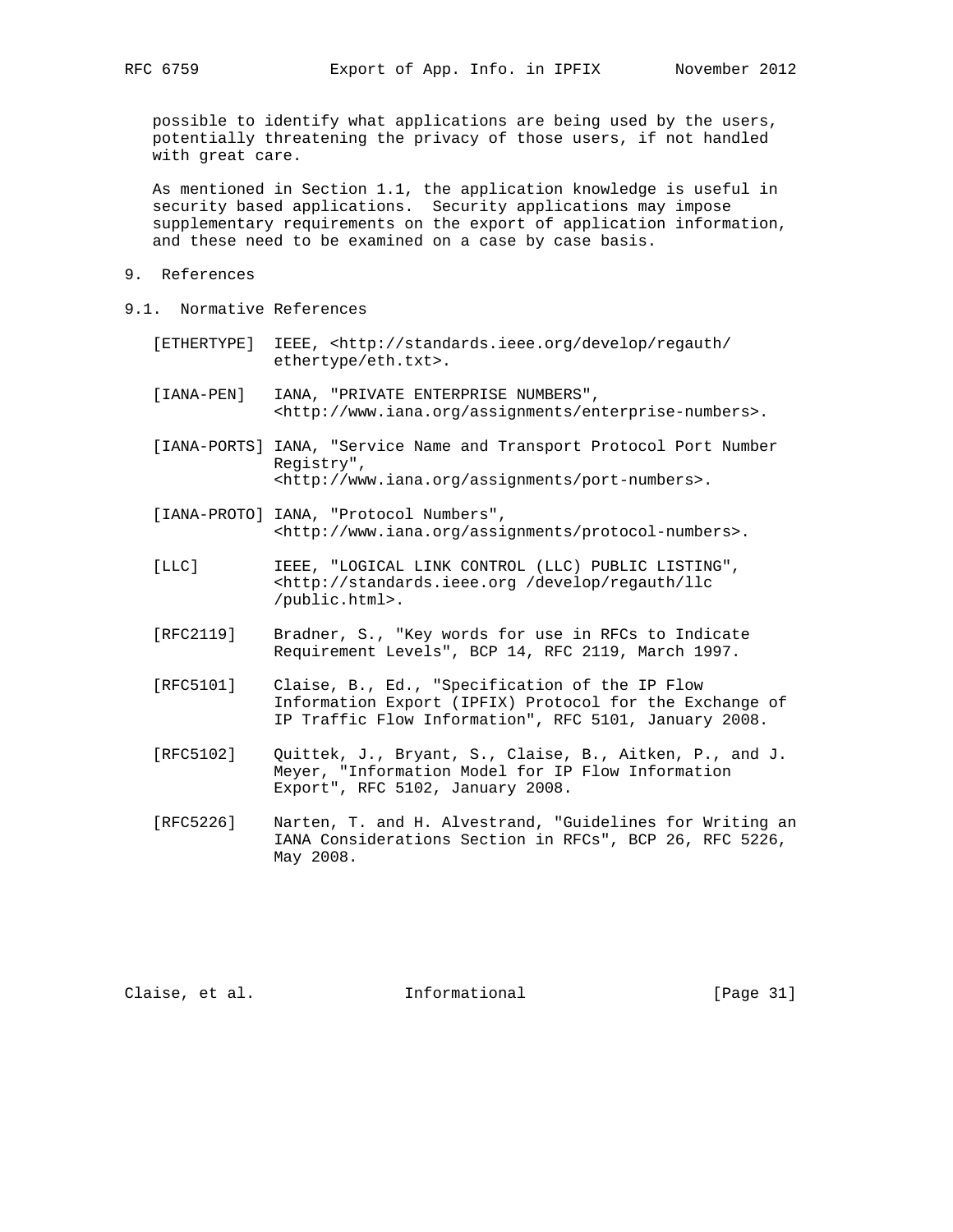# 9.2. Informative References

 [CISCO-APPLICATION-REGISTRY] Cisco, "Application Registry", <http://www.cisco.com/go/application\_registry>.

- [IANA-IPFIX] IANA, "IP Flow Information Export (IPFIX) Entities", <http://www.iana.org/assignments/ipfix>.
- [LLDP] IEEE, Std 802.1AB-2005, "Standard for Local and metropolitan area networks - Station and Media Access Control Connectivity Discovery", IEEE Std 802.1AB-2005 IEEE Std, 2005.
- [RFC792] Postel, J., "Internet Control Message Protocol", STD 5, RFC 792, September 1981.
- [RFC3917] Quittek, J., Zseby, T., Claise, B., and S. Zander, "Requirements for IP Flow Information Export (IPFIX)", RFC 3917, October 2004.
- [RFC3954] Claise, B., Ed., "Cisco Systems NetFlow Services Export Version 9", RFC 3954, October 2004.
- [RFC4020] Kompella, K. and A. Zinin, "Early IANA Allocation of Standards Track Code Points", BCP 100, RFC 4020, February 2005.
- [RFC5103] Trammell, B. and E. Boschi, "Bidirectional Flow Export Using IP Flow Information Export (IPFIX)", RFC 5103, January 2008.
- [RFC5470] Sadasivan, G., Brownlee, N., Claise, B., and J. Quittek, "Architecture for IP Flow Information Export", RFC 5470, March 2009.
- [RFC5471] Schmoll, C., Aitken, P., and B. Claise, "Guidelines for IP Flow Information Export (IPFIX) Testing", RFC 5471, March 2009.
- [RFC5473] Boschi, E., Mark, L., and B. Claise, "Reducing Redundancy in IP Flow Information Export (IPFIX) and Packet Sampling (PSAMP) Reports", RFC 5473, March 2009.
- [RFC5476] Claise, B., Ed., Johnson, A., and J. Quittek, "Packet Sampling (PSAMP) Protocol Specifications", RFC 5476, March 2009.

Claise, et al. Informational [Page 32]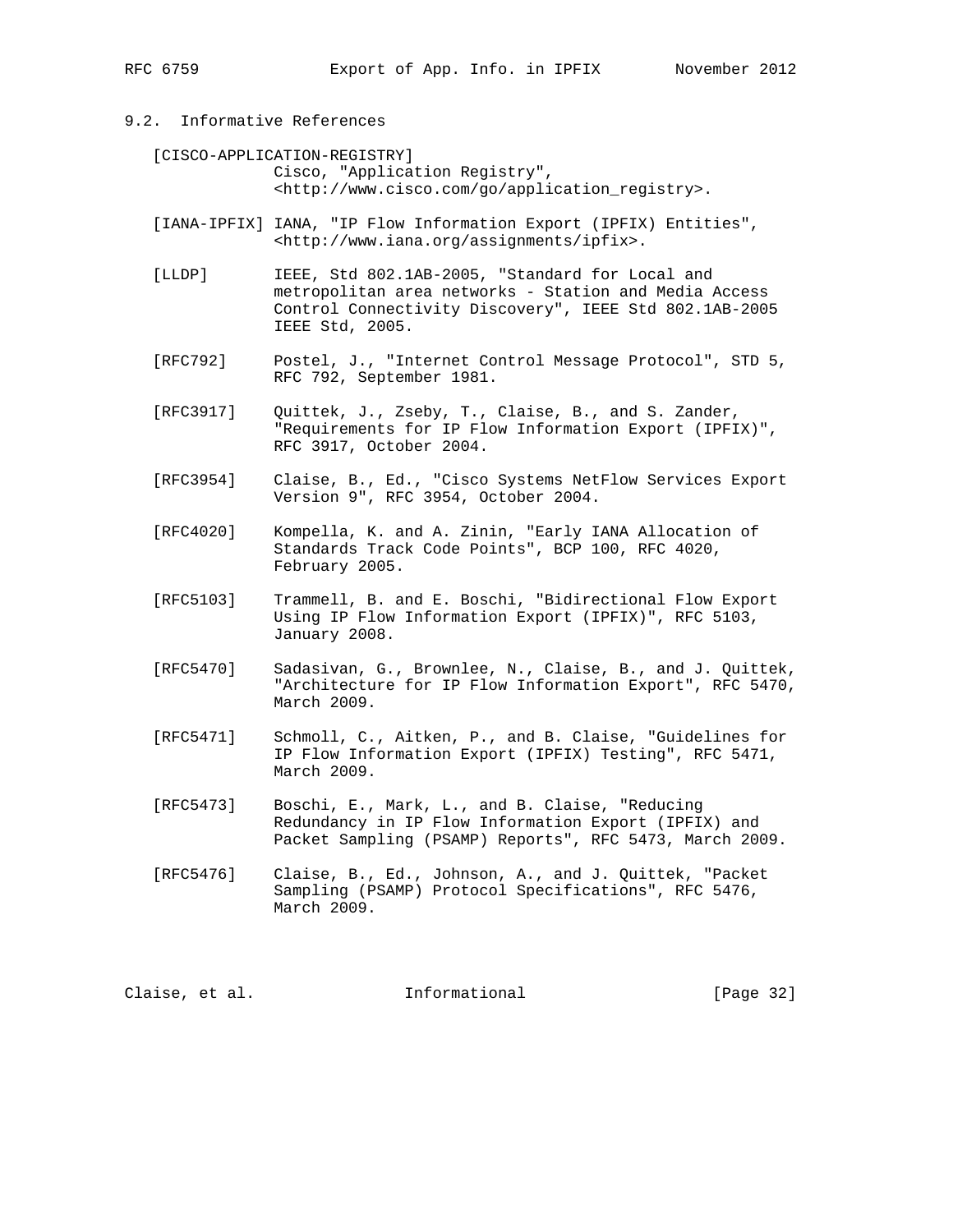- [RFC5477] Dietz, T., Claise, B., Aitken, P., Dressler, F., and G. Carle, "Information Model for Packet Sampling Exports", RFC 5477, March 2009.
- [RFC5353] Xie, Q., Stewart, R., Stillman, M., Tuexen, M., and A. Silverton, "Endpoint Handlespace Redundancy Protocol (ENRP)", RFC 5353, September 2008.
- [RFC5811] Hadi Salim, J. and K. Ogawa, "SCTP-Based Transport Mapping Layer (TML) for the Forwarding and Control Element Separation (ForCES) Protocol", RFC 5811, March 2010.
- [RFC6183] Kobayashi, A., Claise, B., Muenz, G., and K. Ishibashi, "IP Flow Information Export (IPFIX) Mediation: Framework", RFC 6183, April 2011.
- [RFC6313] Claise, B., Dhandapani, G., Aitken, P., and S. Yates, "Export of Structured Data in IP Flow Information Export (IPFIX)", RFC 6313, July 2011.

#### 10. Acknowledgements

 The authors would like to thank their many colleagues across Cisco Systems who made this work possible. Specifically, Patrick Wildi for his time and expertise.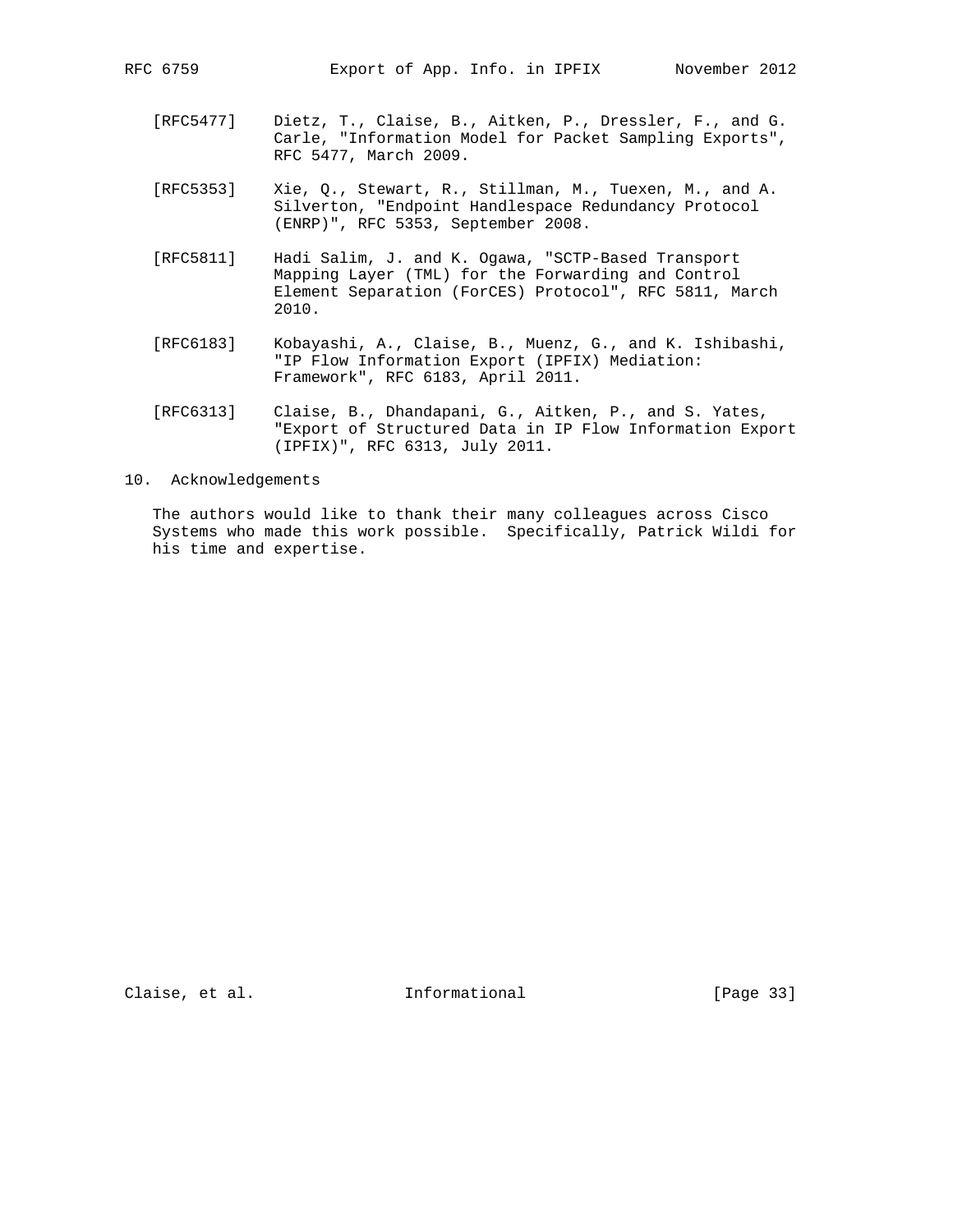Appendix A. Additions to XML Specification of IPFIX Information Elements (Non-normative)

 This appendix contains additions to the machine-readable description of the IPFIX information model coded in XML in Appendix A and Appendix B in [RFC5102]. Note that this appendix is of informational nature, while the text in Section 7 (generated from this appendix) is normative.

 The following field definitions are appended to the IPFIX information model in Appendix A of [RFC5102].

```
 <field name="applicationDescription"
          dataType="string"
          group="application"
          elementId="94" applicability="all"
 status="current">
     <description>
       <paragraph>
          Specifies the description of an application.
       </paragraph>
     </description>
   </field>
   <field name="applicationId"
          dataType="octetArray"
          group="application"
          dataTypeSemantics="identifier"
          elementId="95" applicability="all"
 status="current">
     <description>
       <paragraph>
          Specifies an Application ID.
       </paragraph>
     </description>
     <reference>
       <paragraph>
          See Section 4 of [RFC6759]
         for the applicationId Information Element
         Specification.
       </paragraph>
     </reference>
   </field>
   <field name="applicationName"
          dataType="string"
          group="application"
          elementId="96" applicability="all"
```
Claise, et al. Informational [Page 34]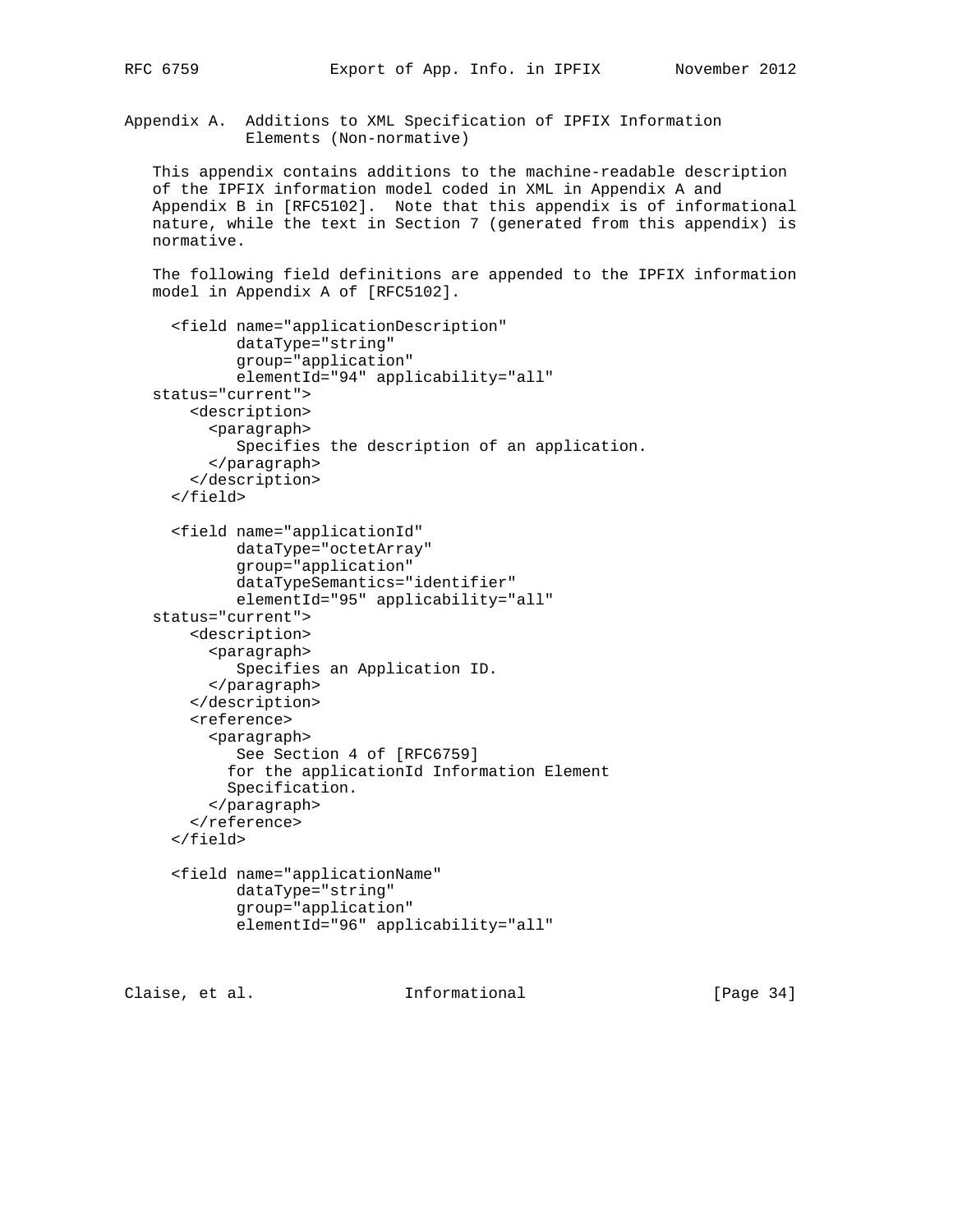```
 status="current">
     <description>
       <paragraph>
          Specifies the name of an application.
       </paragraph>
     </description>
   </field>
   <field name="classificationEngineId"
          dataType="unsigned8"
          group="application"
```

```
 dataTypeSemantics="identifier"
          elementId="101" applicability="all"
 status="current">
     <description>
```
 <paragraph> 0 Invalid.

- 1 IANA-L3: The Assigned Internet Protocol Number (layer 3 (L3)) is exported in the Selector ID. See http://www.iana.org/assignments/protocol numbers.
- 2 PANA-L3: Proprietary layer 3 definition. An enterprise can export its own layer 3 protocol numbers. The Selector ID has a global significance for all devices from the same enterprise.
- 3 IANA-L4: The IANA layer 4 (L4) well-known port number is exported in the Selector ID. See [IANA-PORTS]. Note: as an IPFIX flow is unidirectional, it contains the destination port.
- 4 PANA-L4: Proprietary layer 4 definition. An enterprise can export its own layer 4 port numbers. The Selector ID has global significance for devices from the same enterprise. Example: IPFIX was pre-assigned port 4739 using the IANA early allocation process [RFC4020] years before the document was published as an RFC. While waiting for the RFC and its associated IANA registration, Selector ID 4739 was used with this PANA-L4.

5 Reserved

Claise, et al. Informational [Page 35]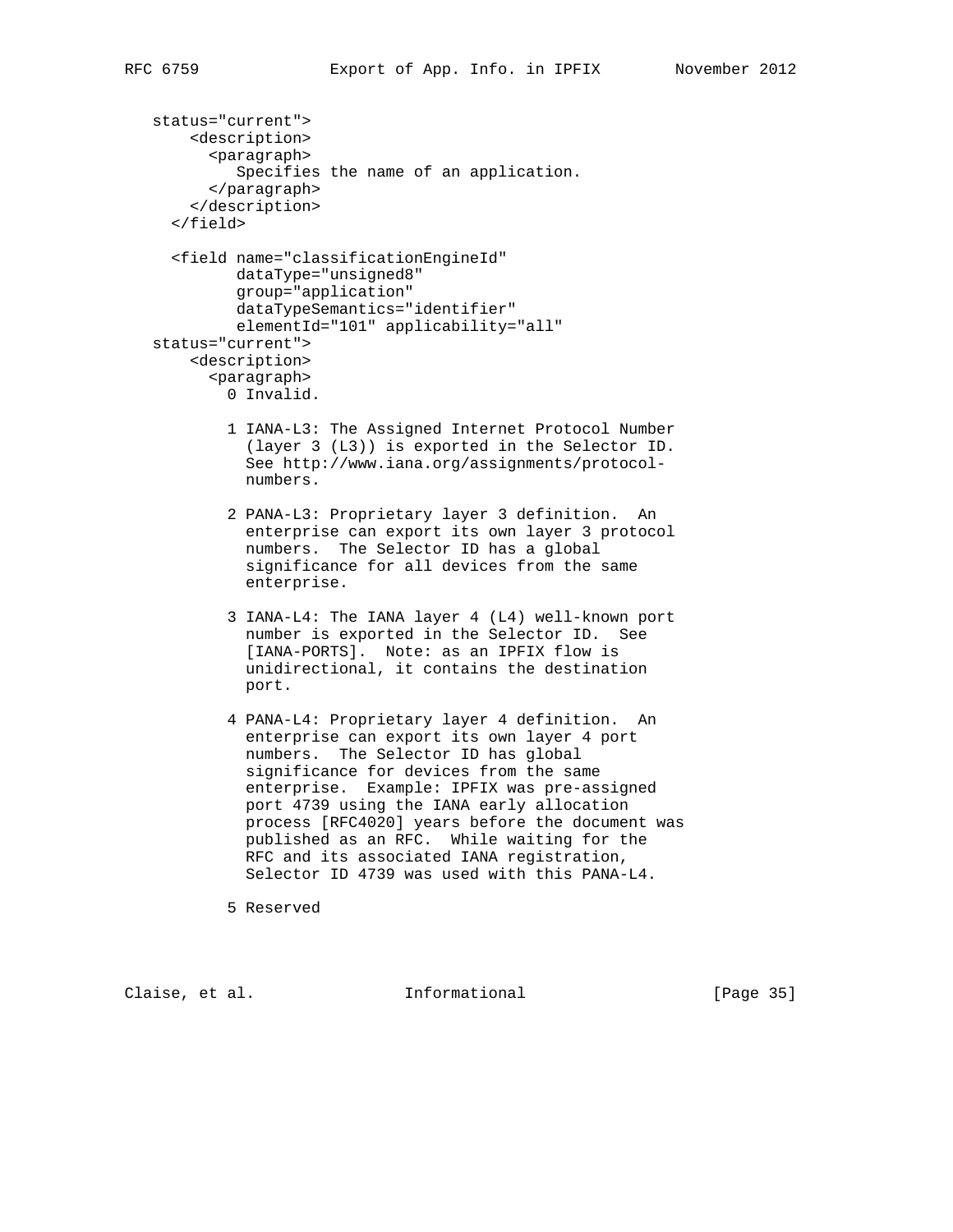- 6 USER-Defined: The Selector ID represents applications defined by the user (using CLI, GUI, etc.) based on the methods described in Section 2. The Selector ID has a local significance per device.
- 7 Reserved
- 8 Reserved
- 9 Reserved
- 10 Reserved
- 11 Reserved
- 12 PANA-L2: Proprietary layer 2 (L2) definition. An enterprise can export its own layer 2 identifiers. The Selector ID represents the enterprise's unique global layer 2 applications. The Selector ID has a global significance for all devices from the same enterprise. Examples include the Cisco Subnetwork Access Protocol (SNAP).
- 13 PANA-L7: Proprietary layer 7 definition. The Selector ID represents the enterprise's unique global ID for layer 7 applications. The Selector ID has a global significance for all devices from the same enterprise. This Classification Engine ID is used when the application registry is owned by the Exporter manufacturer (referred to as the "enterprise" in this document).
- 14 Reserved
- 15 Reserved
- 16 Reserved
- 17 Reserved
- 18 ETHERTYPE: The Selector ID represents the well-known Ethertype. See [ETHERTYPE].
- 19 LLC: The Selector ID represents the well-known IEEE 802.2 Link Layer Control (LLC)

Claise, et al. 1nformational [Page 36]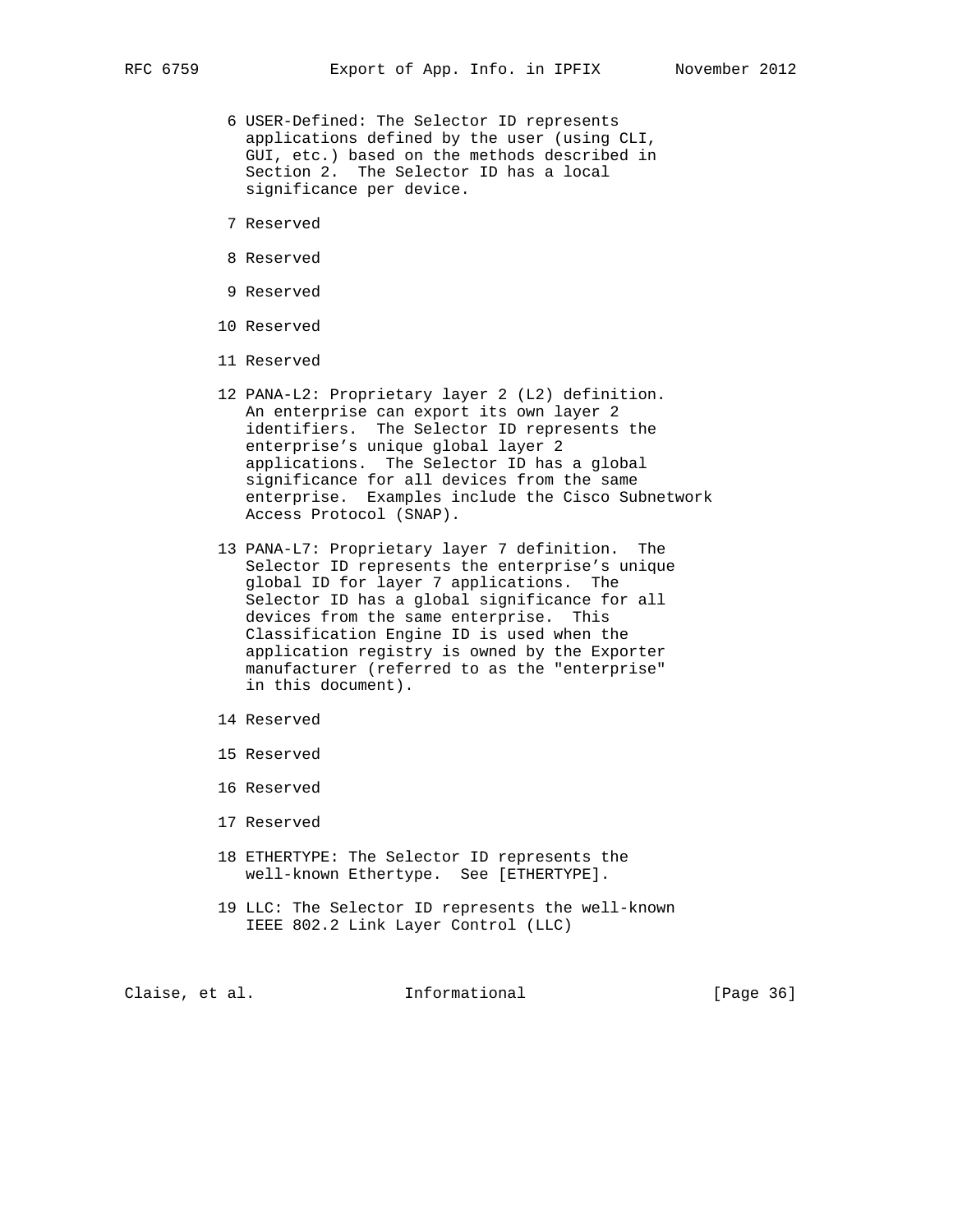```
 Destination Service Access Point (DSAP). See
 [LLC].
```
 20 PANA-L7-PEN: Proprietary layer 7 definition, including a Private Enterprise Number (PEN) [IANA-PEN] to identify that the application registry being used is not owned by the Exporter manufacturer or to identify the original enterprise in the case of a mediator or 3rd party device. The Selector ID represents the enterprise unique global ID for layer 7 applications. The Selector ID has a global significance for all devices from the same enterprise. </paragraph> </description> </field> <field name="applicationCategoryName" dataType="string" group="application" elementId="372" applicability="all" status="current"> <description> <paragraph> An attribute that provides a first-level categorization for each Application Id. </paragraph> </description> </field>

```
 <field name="applicationSubCategoryName"
        dataType="string"
        group="application"
        elementId="373"
        applicability="all"
        status="current">
   <description>
     <paragraph>
        An attribute that provides a second-level
        categorization for each Application ID.
     </paragraph>
   </description>
 </field>
```

```
 <field name="applicationGroupName"
        dataType="string"
```

```
Claise, et al.                 Informational               [Page 37]
```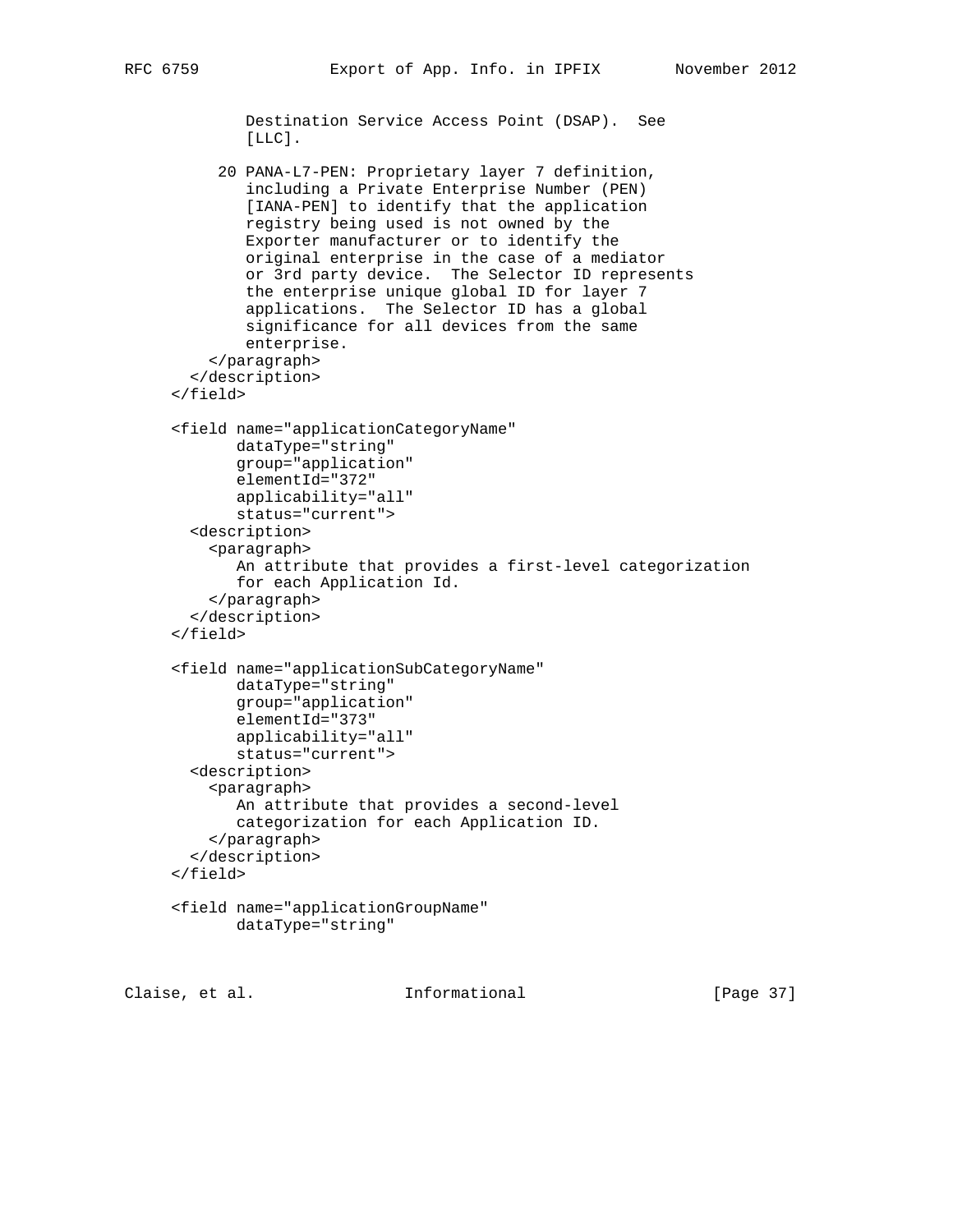```
 group="application"
            elementId="374"
            applicability="all"
            status="current">
       <description>
         <paragraph>
            An attribute that groups multiple Application IDs
            that belong to the same networking application.
          </paragraph>
       </description>
     </field>
     <field name="p2pTechnology"
            dataType="string"
            group="application"
            elementId="288"
            applicability="all"
            status="current">
       <description>
          <paragraph>
            Specifies if the Application ID is based on peer-
            to-peer technology. Possible values are
 { "yes", "y", 1 }, { "no", "n", 2 }, and
 { "unassigned", "u", 0 }.
          </paragraph>
       </description>
     </field>
     <field name="tunnelTechnology"
            dataType="string"
            group="application"
            elementId="289"
            applicability="all"
            status="current">
       <description>
          <paragraph>
            Specifies if the Application ID is used as a
 tunnel technology. Possible values are
 { "yes", "y", 1 }, { "no", "n", 2 }, and
 { "unassigned", "u", 0 }.
         </paragraph>
       </description>
     </field>
     <field name="encryptedTechnology"
            dataType="string"
            group="application"
            elementId="290"
```
Claise, et al. Informational [Page 38]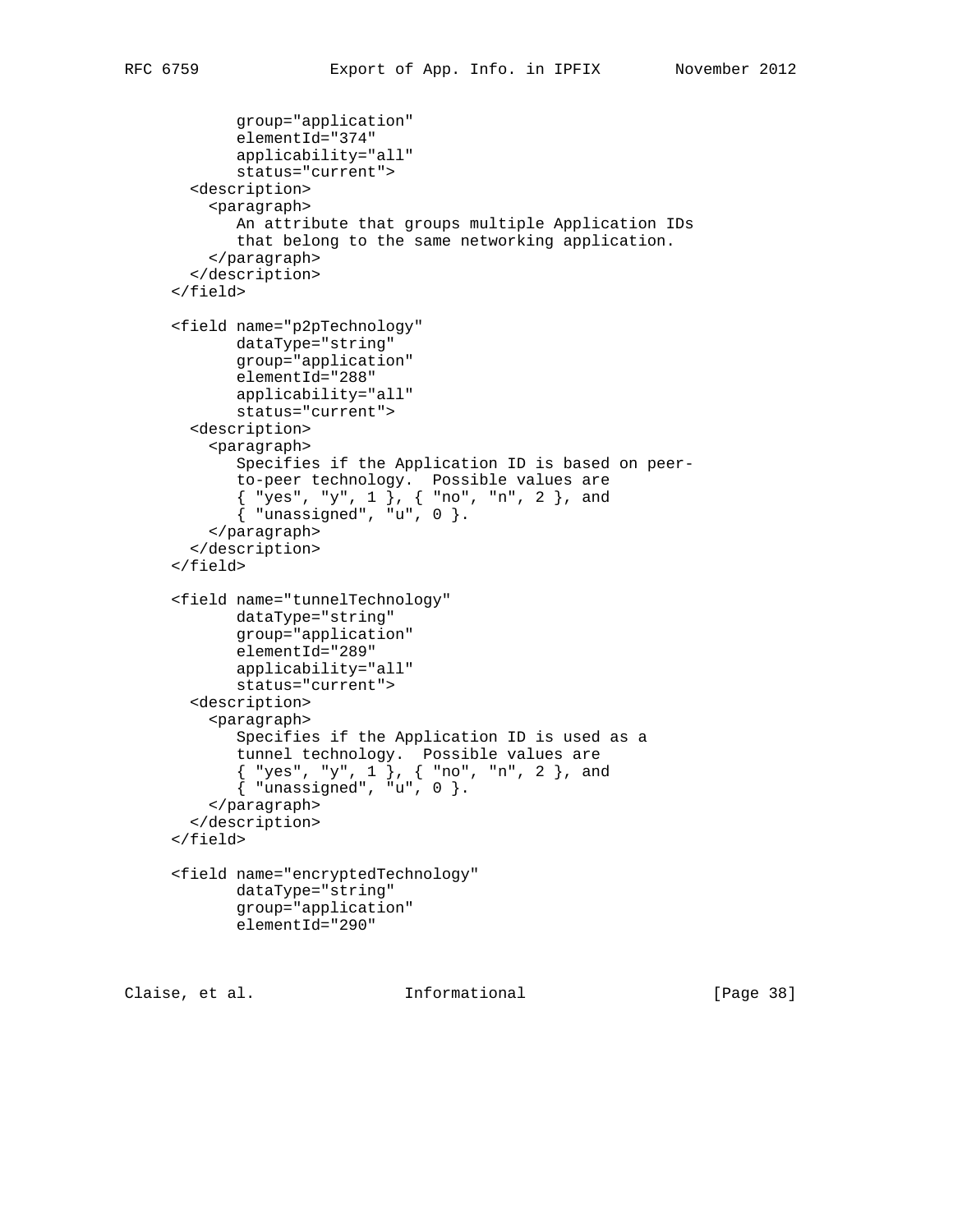```
 applicability="all"
            status="current">
        <description>
          <paragraph>
            Specifies if the Application ID is an encrypted
            networking protocol. Possible values are
            { "yes", "y", 1 }, { "no", "n", 2 }, and
            \{ "unassigned", "u", 0 \}. </paragraph>
        </description>
      </field>
Appendix B. Port Collisions Tables (Non-normative)
   The following table lists the 10 ports that have different protocols
   assigned for TCP and UDP (at the time of writing this document):
      exec 512/tcp remote process execution;
                                  authentication performed
                                  using passwords and UNIX
                                  login names
       comsat/biff 512/udp used by mail system to
                                  notify users of new mail
                                  received; currently
                                  receives messages only from
                                  processes on the same
                                  machine
      login 513/tcp remote login a la telnet;
                                  automatic authentication
                                  performed based on
                                  priviledged [sic] port numbers
                                  and distributed data bases
                                  which identify
                                  "authentication domains"
      who 513/udp maintains data bases
                                  showing who's logged in to
                                  machines on a local
                                  net and the load average of
                                  the machine
```

| shell | 514/tcp | cmd                         |
|-------|---------|-----------------------------|
|       |         | like exec, but automatic    |
|       |         | authentication is performed |
|       |         | as for login server         |

Claise, et al. Informational [Page 39]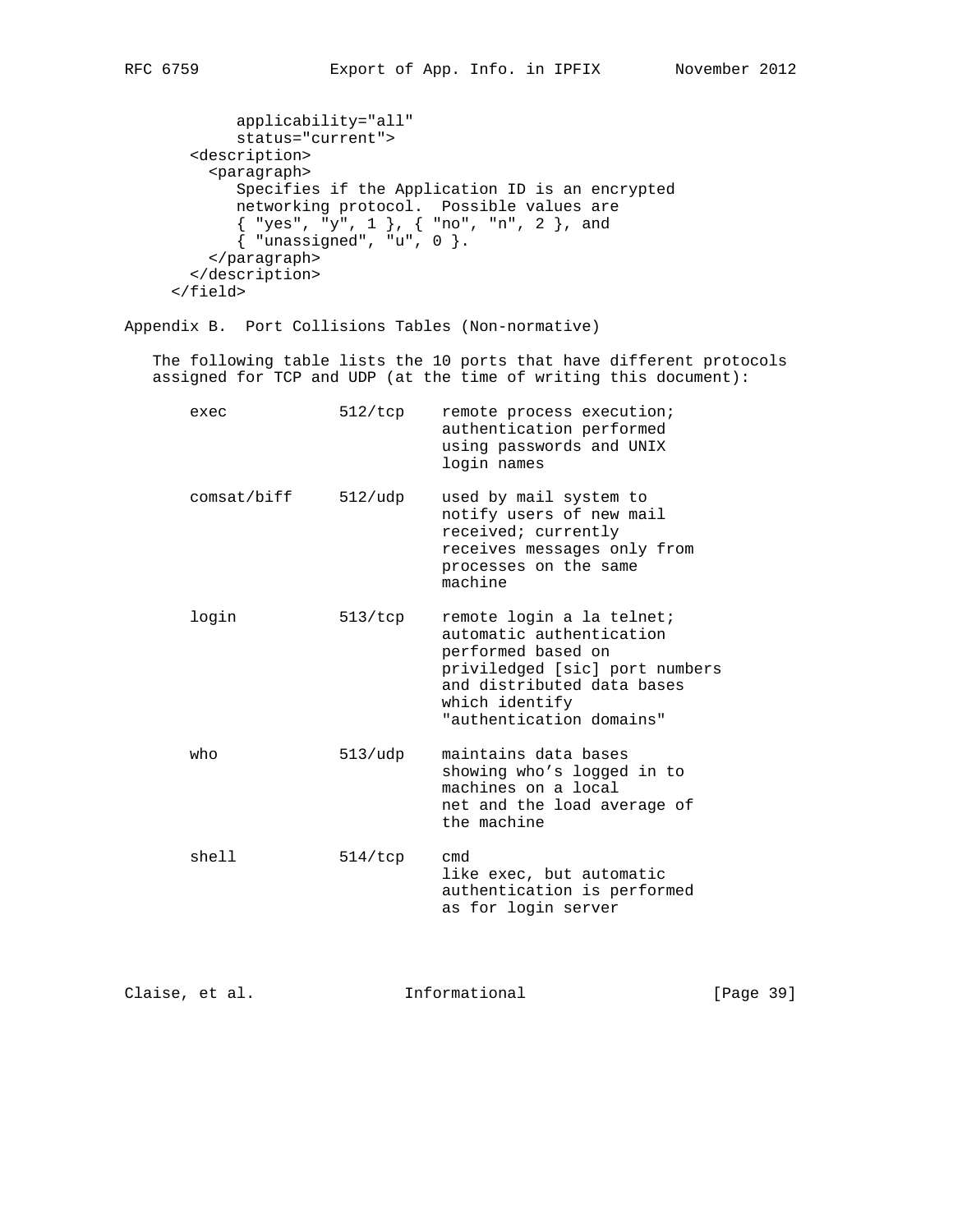| syslog                   | 514/udp               |                                                                                                                                            |
|--------------------------|-----------------------|--------------------------------------------------------------------------------------------------------------------------------------------|
| oob-ws-https             | 664/top               | DMTF out-of-band secure web<br>services management<br>protocol<br>Jim Davis<br><jim.davis@wbemsolutions.com></jim.davis@wbemsolutions.com> |
| asf-secure-rmcp 664/udp  |                       | ASF Secure Remote<br>Management and Control<br>Protocol                                                                                    |
| rfile<br>kerberos-iv     | 750/top<br>750/udp    | kerberos version iv                                                                                                                        |
| submit<br>notify         | 773/top<br>773/udp    |                                                                                                                                            |
| rpasswd<br>acmaint_dbd   | 774/tcp<br>$774/$ udp |                                                                                                                                            |
| entomb<br>acmaint transd | 775/top<br>$775/$ udp |                                                                                                                                            |
| busboy<br>puparp         | 998/top<br>998/udp    |                                                                                                                                            |
| garcon<br>applix         | 999/tcp<br>999/udp    | Applix ac                                                                                                                                  |

Table 4: Different Protocols on UDP and TCP

 The following table lists the 19 ports that have different protocols assigned for TCP and SCTP (at the time of writing this document):

| #            | 3097/tcp           | Reserved                                                                              |
|--------------|--------------------|---------------------------------------------------------------------------------------|
| itu-bicc-stc | 3097/sctp          | ITU-T 0.1902.1/0.2150.3<br>Greg Sidebottom<br><gregside@home.com></gregside@home.com> |
| #            | 5090/tcp           | <not assigned=""></not>                                                               |
| car          | 5090/sec           | Candidate AR                                                                          |
| #            | 5091/tcp           | <not assigned=""></not>                                                               |
| cxtp         | $5091/\text{sctp}$ | Context Transfer Protocol                                                             |
|              |                    |                                                                                       |

Claise, et al. 1nformational [Page 40]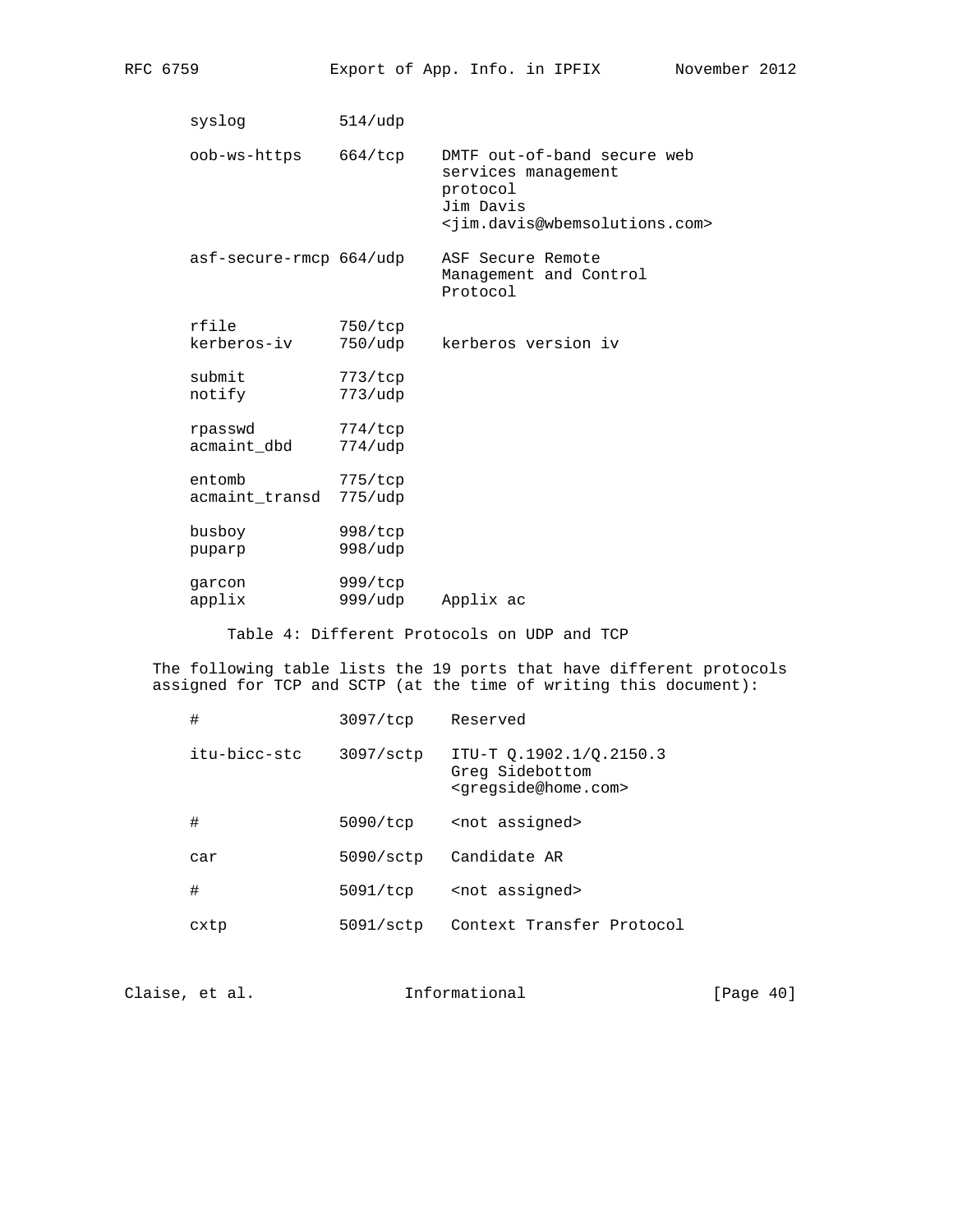| RFC 6759 |                                                            |                                     | Export of App. Info. in IPFIX                                                                                               | November 2012 |  |
|----------|------------------------------------------------------------|-------------------------------------|-----------------------------------------------------------------------------------------------------------------------------|---------------|--|
|          | #                                                          | 6704/tcp                            | Reserved                                                                                                                    |               |  |
|          | $frac$ -hp                                                 | 6704/sctp                           | ForCES HP (High Priority)<br>channel [RFC5811]                                                                              |               |  |
|          | #                                                          | 6705/tcp                            | Reserved                                                                                                                    |               |  |
|          | $frc$ -mp                                                  | $6705/\text{sctp}$                  | ForCES MP (Medium<br>Priority) channel<br>[RFC5811]                                                                         |               |  |
|          | #                                                          | 6706/tcp                            | Reserved                                                                                                                    |               |  |
|          | $frc-lp$                                                   | $6706/\mathrm{sctp}$                | ForCES LP (Low Priority)<br>channel [RFC5811]                                                                               |               |  |
|          | $\#$                                                       | 9082/tcp                            | <not assigned=""></not>                                                                                                     |               |  |
|          | $lcs-ap$                                                   | $9082/\text{sctp}$                  | LCS Application Protocol<br>Kimmo Kymalainen<br><kimmo.kymalainen@etsi.org></kimmo.kymalainen@etsi.org>                     |               |  |
|          | $\#$                                                       | 9902/tcp                            | <not assigned=""></not>                                                                                                     |               |  |
|          | enrp-sctp-tls                                              | 9902/sctp                           | enrp/tls server channel<br>[RFC5353]                                                                                        |               |  |
|          | #<br>$\#$<br>$\#$                                          | 11997/tcp<br>11998/tcp<br>11999/tcp | <not assigned=""><br/><not assigned=""><br/><not assigned=""></not></not></not>                                             |               |  |
|          | wmereceiving<br>wmedistribution 11998/sctp<br>wmereporting | 11997/sctp<br>11999/sctp            | WorldMailExpress<br>WorldMailExpress<br>WorldMailExpress<br>Greg Foutz<br><gregf@adminovation.com></gregf@adminovation.com> |               |  |
|          | #                                                          | 25471/tcp                           | <not assigned=""></not>                                                                                                     |               |  |
|          | rna                                                        | 25471/sctp                          | RNSAP User Adaptation for<br>Iurh<br>Dario S. Tonesi<br><dario.tonesi@nsn.com><br/>07 February 2011</dario.tonesi@nsn.com>  |               |  |
|          | #                                                          | 29118/tcp                           | Reserved                                                                                                                    |               |  |
|          | sgsap                                                      | 29118/sctp                          | SGSAP in 3GPP                                                                                                               |               |  |

Claise, et al. 1nformational [Page 41]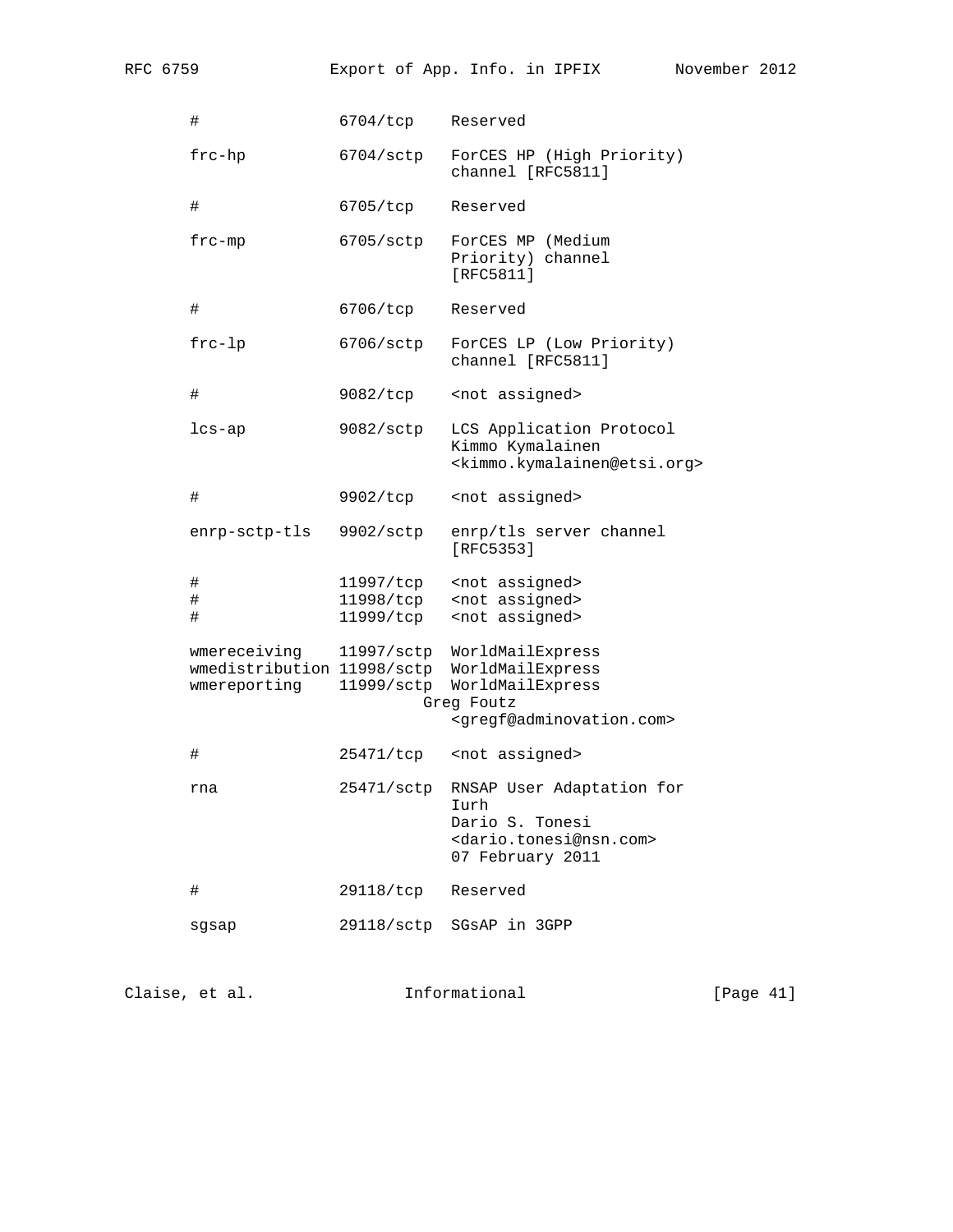RFC 6759 Export of App. Info. in IPFIX November 2012

| #            | 29168/tcp  | Reserved                                                                                                                        |
|--------------|------------|---------------------------------------------------------------------------------------------------------------------------------|
| sbcap        | 29168/sctp | SBCAP in 3GPP                                                                                                                   |
| $\#$         | 29169/tcp  | <not assigned=""></not>                                                                                                         |
| iuhsctpassoc | 29169/sctp | HNBAP and RUA Common<br>Association<br>John Meredith<br><john.meredith@etsi.org><br/>08 September 2009</john.meredith@etsi.org> |
| #            | 36412/tcp  | <not assigned=""></not>                                                                                                         |
| s1-control   | 36412/sctp | S1-Control Plane (3GPP)<br>Kimmo Kymalainen<br><kimmo.kymalainen@etsi.org><br/>01 September 2009</kimmo.kymalainen@etsi.org>    |
| #            | 36422/tcp  | <not assigned=""></not>                                                                                                         |
| x2-control   | 36422/sctp | X2-Control Plane (3GPP)<br>Kimmo Kymalainen<br><kimmo.kymalainen@etsi.org><br/>01 September 2009</kimmo.kymalainen@etsi.org>    |
| #            | 36443/tcp  | <not assigned=""></not>                                                                                                         |
| m2ap         | 36443/sctp | M2 Application Part<br>Dario S. Tonesi<br><dario.tonesi@nsn.com><br/>07 February 2011</dario.tonesi@nsn.com>                    |
| #            | 36444/tcp  | <not assigned=""></not>                                                                                                         |
| m3ap         | 36444/sctp | M3 Application Part<br>Dario S. Tonesi<br><dario.tonesi@nsn.com><br/>07 February 2011</dario.tonesi@nsn.com>                    |

Table 5: Different Protocols on SCTP and TCP

Appendix C. Application Registry Example (Non-normative)

 A reference to the Cisco Systems assigned numbers for the Application ID and the different attribute assignments can be found at [CISCO-APPLICATION-REGISTRY].

Claise, et al. 1nformational [Page 42]